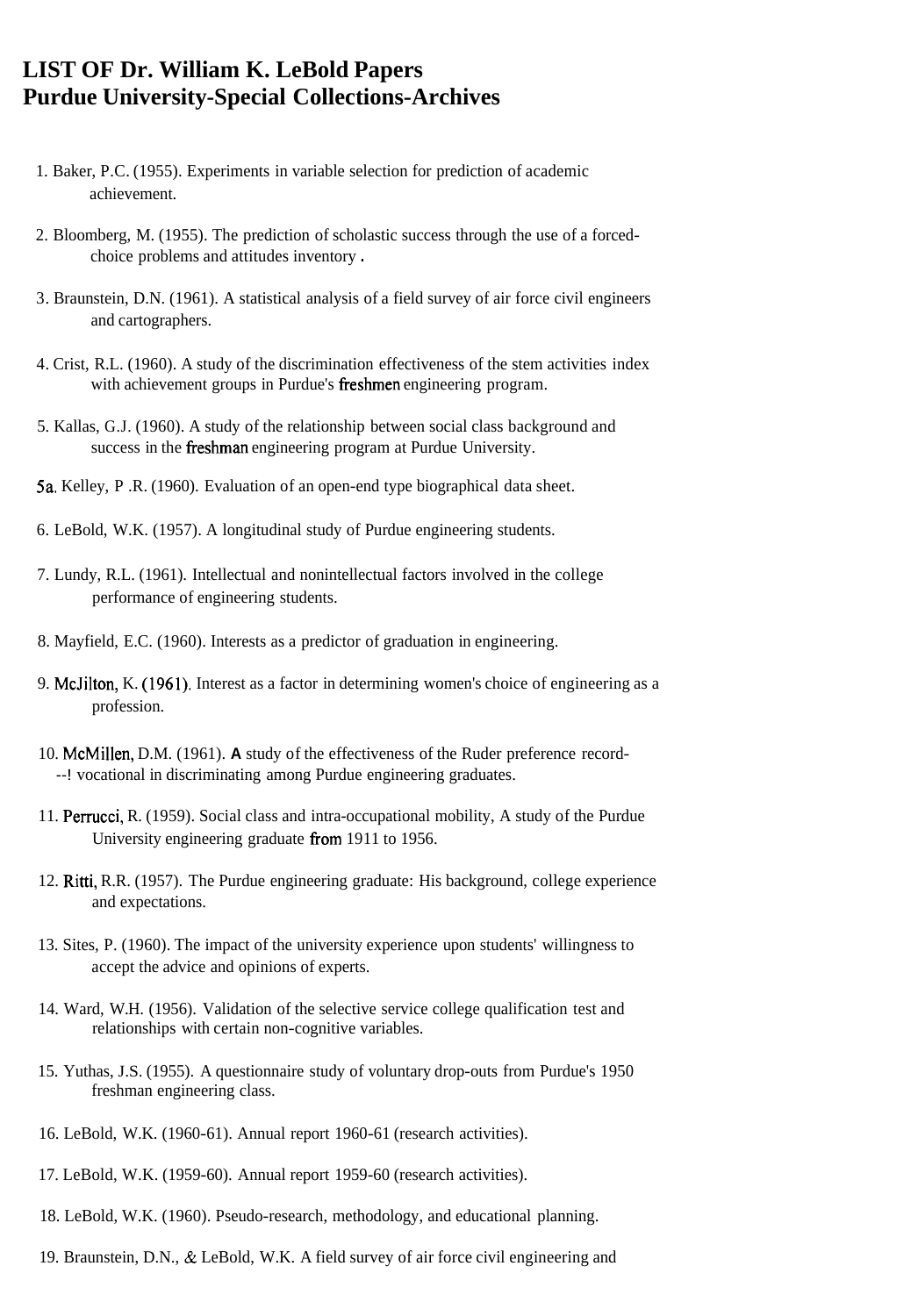cartographic officers.

- 20. LeBold, W.K. A factor-analytic study of the faculty and student images of a large comprehensive university.
- 2 1. LeBold, W .K. A comparative study of the State University of Iowa image.
- 22. LeBold, W.K. (1961). Two methods of teaching engineering mathematics.
- 23. Michigan Vocabulary Study (1960).
- 24. Edwards personal preference schedule  $\&$  Guilford-Zimmerman temperament survey study (1960).
- 25. Strong vocational interest test-men (Freshman Engineering Survey).
- 26. A comparison of manifest needs as measured by thirty scale of the Stem activity index for students at a small college versus a large university.
- 27. Lundy, R.L., & LeBold, W .K. Intellectual and nonintellectual factors involved in the college performance of engineering students.
- 28. Chaney, F. (1962). The life history antecedents of selected vocational interests.
- 29. LeBold, **W.K.** Purdue graduation rates of beginning engineering students.
- 30. Freshman engineering research activities (1963).
- 3 1. Spalding, A.R. (1963). Graduation rates in engineering.
- 32. Freeman, R.E. (1962). Reasons for going to college, retention, and withdrawal of freshman engineering students.
- 33. Heath, R.W. (1955). A study of students granted readmission by the Purdue committee on scholastic delinquencies and readmissions.
- 34. Shaw, S.A. (1962). A study of the relationship between residence as a male engineering undergraduate and achievement and participation after graduation.
- 35. Wagner, K.M. (1963). Quantitative selection of students for engineering honors program at Purdue University.
- 36. Wittkower, S.D. (1961). Vocational choice of adolescent girls as a function of identification with the father .
- 37. Pearson product moment correlation coefficient and means and standard deviations for cumulative and semester indices and mathematics and physics grades of students entering in 1956.
- 38. Salvo, V.J. and LeBold, W.K. The characteristics of two engineering colleges: A student perspective.
- 39. LeBold, W.K. Purdue engineering enrollments in 1958-59 and 1962-63 in general education courses.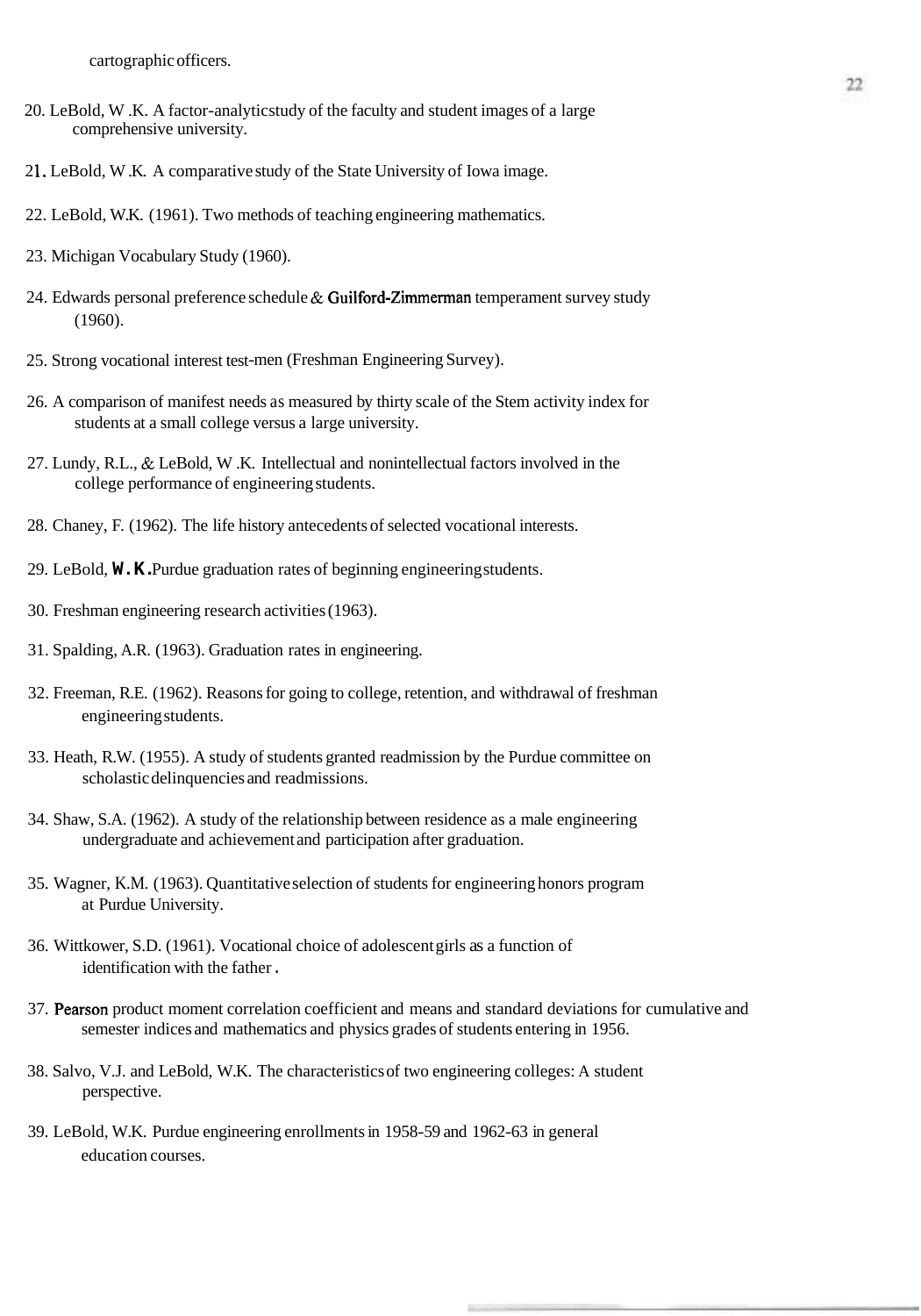- 40. Spalding, A.R. (1963). Is counseling necessary? *Journal of Engineering Education,* 53, 394-397.
- 41. Cook, D.L., LeBold, W.K., and Linden, J.D. (1963). A comparison of factor analyses of education and engineering responses to selected inventories. *Journal of Teacher Education*, 137-141.
- 42. Eighom, R.L., and G.J. Kallas (1962). Social class background as a predictor of academic success in engineering. *Journal of Engineering Education*, 52, 507-512.
- 43. Ryan, M.D. (1963). Similarity among college students: A comparison of the needs of freshman on two campuses. Unpublished master's thesis, Purdue University, West Lafayette.
- 44. Willer, D.E. Value change: A panel study of Purdue engineers.
- 45. LeBold, W.K., & Salvo, J.V. (1964, June). Impact of college on engineering students interests and values. Paper presented at the meeting of the American Society for Engineering Education. (Maine)
- 46. Clapper, J.L. (1961). An evaluation of the freshman engineering 1959 advanced summer enrollment program (By parents and students).
- 47. Cummings, C.L. (1965). Social origins and success: A study of the individual, social and organizational factors related to intraoccupational mobility among engineers.
- 48. Harrington, T.F. Jr. (1965). The interrelation of personality variables and college experiences of engineering students over a four year span.
- 49. Starry, A.R. (1962). Life history antecedents of success among research and development engineers.
- 50. Rock, D.A. (1965). Improving the prediction of academic achievement by population moderators .
- 51. Barnett, A.N. (1965). The relation of structural factors to realized occupational role values of engineers in complex organizations: A factor and canonical analysis.
- 52. Robin, S.S. (1963). A comparison of male-female student engineering roles.
- 53. Wunderlich, R. W. (1966). Freshmen engineers: A study of occupational commitment.
- 54. Sheiber, D.E., LeBold, W.K., & Permcci, R. Pre-college expectations and college experiences: A panel study in withdrawal of freshmen from engineering program.
- 55. LeBold, W.K., & Harrington, T.F. The impact of college on engineering student personality.
- 56. Shaw, K.A. (1966). Accuracy and inaccuracy of expectation of Purdue University's engineering environment as it relates to achievement, attrition change of degree objective, and selected background factors.
- 57. Kraye, S. (1966). Student typologies and post-college experiences: A study of the persistence of orientations among engineers.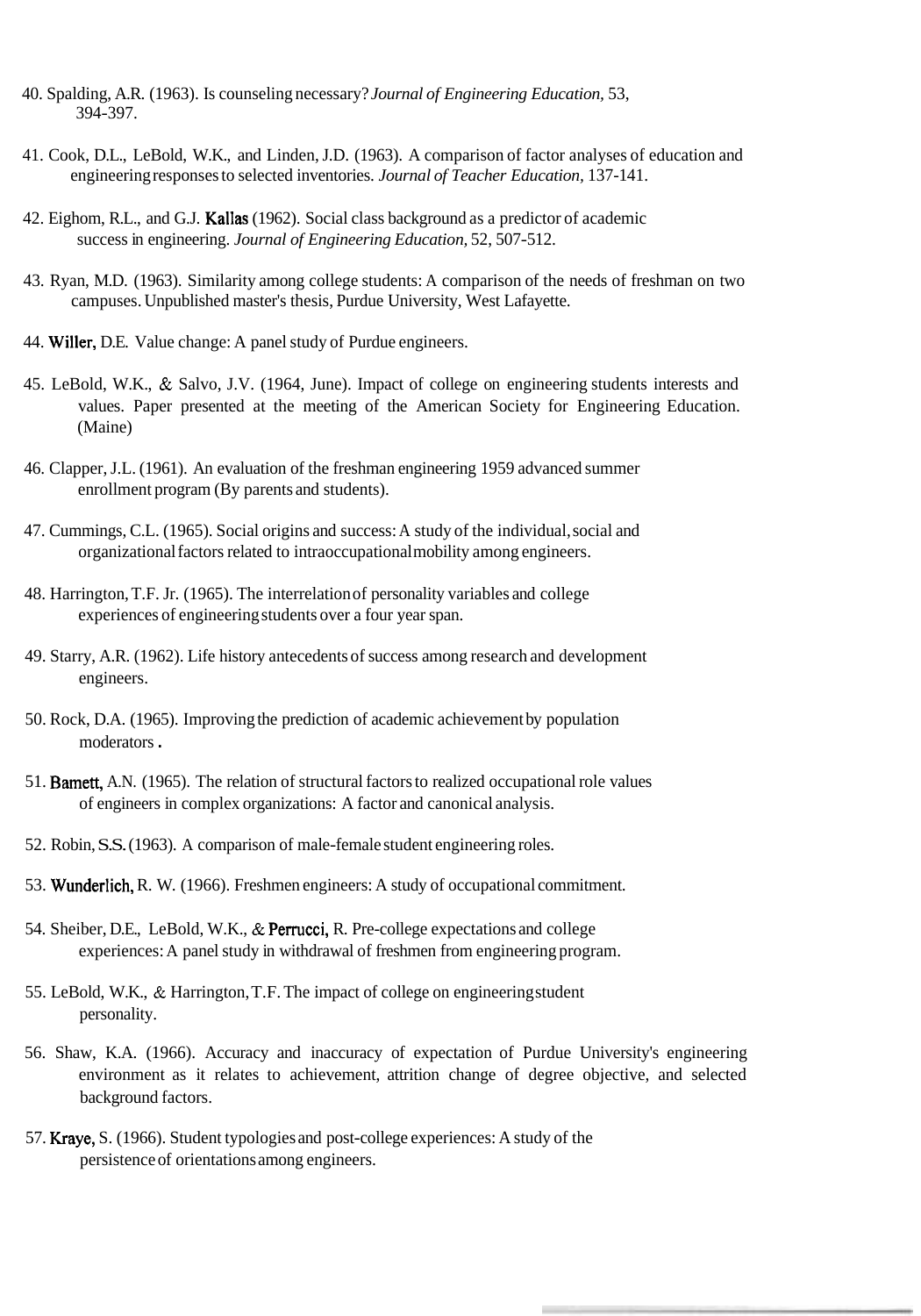- **58.** Kinlock, G.C. **(1966).** Commitment, expectations and experience: A study of engineering freshmen.
- **59.** Walbaum, R.S., & Haniford, G.W. **(1966).** The participation **in** the men's organized competitive intramural sports program by Purdue undergraduate male students.
- **60.** LeBold, W.K., Perrucci, R., Singleton, J., Salvo, V., Howland, W., & Hawkins, G.A. Educational institutional views of undergraduate goals of engineering education.
- **61.** LeBold, W. K., Perrucci, R., & Howland, W. The engineer in industry and government.
- **62.** Perrucci, **R.,** LeBold, W.K., & Howland, W.E. Organizational views on recruitment, employment, and education of engineers in industry and government.
- **63.** Perrucci, C., & LeBold, W.K. **(1964)** A report on the Purdue University engineering and science graduate.
- **64.** LeBold, W.K. **(1965).** Total graduates by entering Purdue, freshman engineering class.
- **65.** LeBold, W.K. Year entering engineering at Purdue.
- **66.** LeBold, W **.K.** Trends in enrollment and graduation rates for students entering Purdue in engineering and n-engineering fields by second semester school.
- **67.** LeBold, W .K. Future freshman engineering role.
- **68.** Scheiber, D.E., & LeBold, W.K. Humanism and the Purdue environment: Expectations and experiences of freshmen engineering.
- **69.** Changes in school choice **1959-60** freshmen engineering.
- **70.** A comparative study of Purdue engineering freshman on the University of California interest inventory .
- **7 1.** Educational research in the schools of engineering at Purdue University.
- **72.** LeBold, W.K. **(1967).** The contemporary engineer: professional manager and citizen. Paper presented at the American Society for Engineering Education, East Lansing, Michigan.
- **73.** Benjamin, D.R. **(1967).** A thirty-one year longitudinal study of engineering students' interest profiles and career patterns.
- **74.** Livingston, J.C. **(1967).** Collective bargaining and professionalism in higher education. *The Educational Record,* Winter, **1967,79-88.**
- **75.** Future recommendations, use an current knowledge of selected college subjects and extent to which as engineers are familiar with following areas.
- **76.** Gatewood, R.D. **(1967).** An investigation of the general academic achievement of engineering, social science, and humanities seniors at Purdue University.
- **77.** Gatewood, **R.,** Stany, A., & LeBold, W.K. General education achievement of Purdue engineering and humanities, social science and education seniors in social science, humanities, and natural science.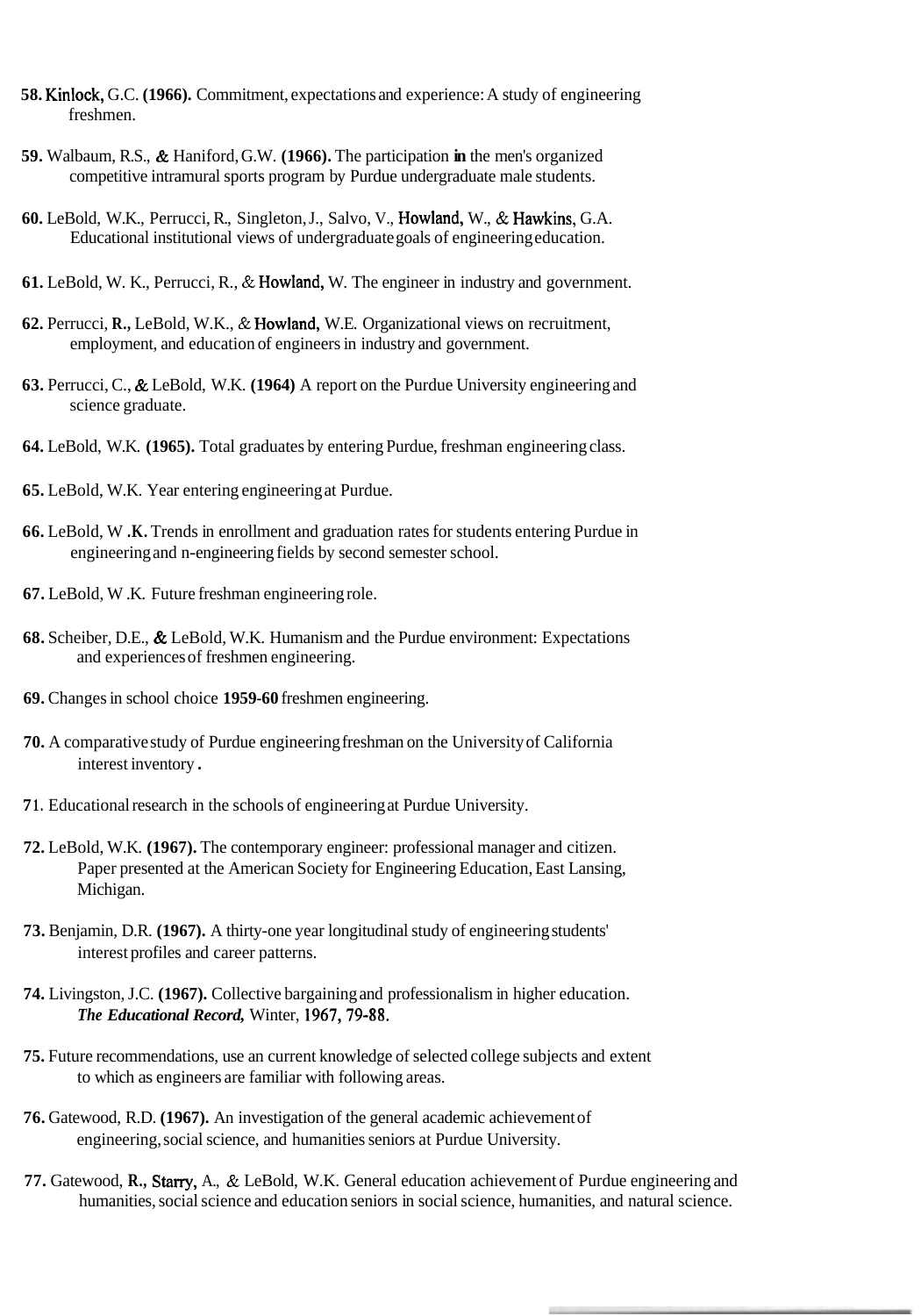- 78. Willer, D. (1961). Biographical inventory.
- 79. Salvo, V. Engineering students comments on engineering and their collegiate experience at Purdue.
- 80. Wood, D., & LeBold, W.K. (1967). The multivariate nature of professional job satisfaction. Paper presented at the Indiana Manpower Research Association (abstract 1 only)
- 81. Wood, D., & LeBold, W.K. The multivariate nature of professional job satisfaction.
- 82. LeBold, W.K." & Wood, D.A. (1967). The multivariate nature of professional job satisfaction.
- 83. Percentage of Purdue engineering graduates who were Indiana residents by year of graduation.
- 84. Number of Purdue engineering graduates from Indiana.
- 85. Purdue engineering educational research notes including Table 1 Purdue enrollment trends -1963-67 Table 2 Purdue engineering admissions -high school rank, fiequencies and cumulative fiequencies and percentages.
- 86. Frequencies, cumulative fiequencies and percentages engineering Class, 1966.
- 87. LeBold, W.K., Goforth, S., & Perrucci, C. Purdue engineering graduates of the late thirties .
- 88. Spalding, A.R. (1967). A statistical report on engineering students at Purdue University.
- 89. Sites, P., & LeBold W.K. 1956 freshman engineering student survey of student background, activities, and values.
- 90. Brown-Holtzman survey of study habits and attitudes.
- 9 1. Potter, A.A. (1 960, June). Fast appraisals of engineering education. Paper presented at the American Society for Engineering Education.
- 92. LeBold, W .K., & Ryan Progress report of the Purdue college environment study. (Ditto's only)
- 93. Appendix B, Test-retest item response frequencies, Strong vocational -Benjamin, Darrel Appendix B. Test-retest item response fiequencies, Strong vocational interest blank for men.
- 94. Benajamin, D.R., & LeBold, W .K. A 3 1 year longitudinal study of engineering graduates' interest and career patterns.
- 95. Wood, D.A., & LeBold, W.K. (1968). Engineering faculty information form regarding Purdue fieshman engineers. 96. Differential and overall prediction of academic success in engineering-The complementary role ofDAT, SAT and HSR.
- 96. Wood, D.A., & LeBold, W.K. Differential and overall prediction of academic success in engineering: The cornplemtary role of DAT SAT and HSR.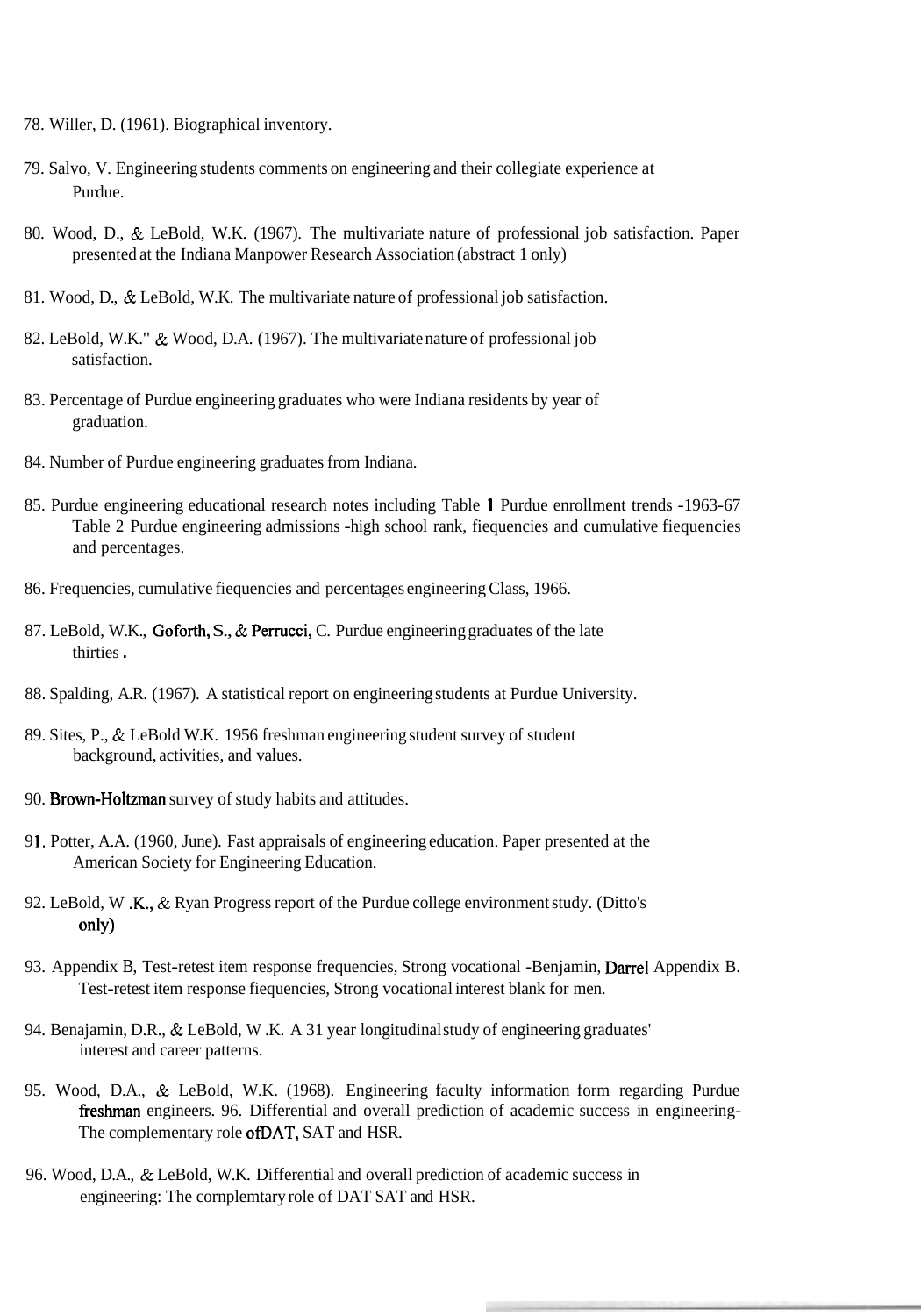- 97 Goforth, *S.*, & LeBold, W.K. **A profile** of U.S. engineering colleges and universities. (liberal studies report #1)
- 98. Goforth, *S.,* & LeBold, W.K. Trends in engineering and engineering education. (liberal studies report **#2).**
- 99. Goforth, *S.,* & LeBold, W.K. Engineers and their participation in community affairs and leisure activities. (liberal studies report #3)
- 100. LeBold, W.K. Goals, engineers, and economics.
- 101. Scheiber, D.E. Expectations and experiences of freshman engineers of selected aspects of the Purdue University Environment.
- 102. Haddock, R. (1968). Differentiation of engineering students' interests.
- 103. Wood, D. A (1969). Modified approach in appraising dimensionality, factor correlates and discriminability in engineering job satisfaction.
- 104. Status of the Purdue freshman engineering class **after** four semesters (entered September 1966) T ABLE
- 105. Status of the FWdue freshman engineering class after four semesters (entered September 1966) GRAPH
- 106. Clemens, B.T. (1969). Discriminant function analysis of inventoried interests among selected engineering groups.
- 107. Goforth, S., & LeBold, W.K. A profile of U.S. engineering colleges and universities.
- 108. LeBold, W.K. The effect of pledging fraternities on the academic performance of Purdue engineering freshmen.
- 109. LeBold, W.K. An evaluation of the 1969 Purdue Jessi Institute.
- 110. Molnar, G.E. A progress report on the engineering systems and programming project.
- 111. DeLauretis, R. Purdue Indiana engineer study.
- 112. An illustrative example of the application of multivariate techniques to engineering student behavior.
- 113. Trends of emollment and degrees at Purdue University.
- 114. Goforth, S. & LeBold, W.K. Engineers and their participation in community affairs and leisure activities.
- 1 15. Curtis, J.T. (1970). Inventoried interests as related to persistence and academic achievement in and engineering program.
- 116. Purdue facilities and resources.
- 117. DeLauretis, R.J., LeBold, W.K., & Molnar, G.E. A multiple regressional analysis of the complementary role of cognitive and non-cognitive measures of engineering behavior.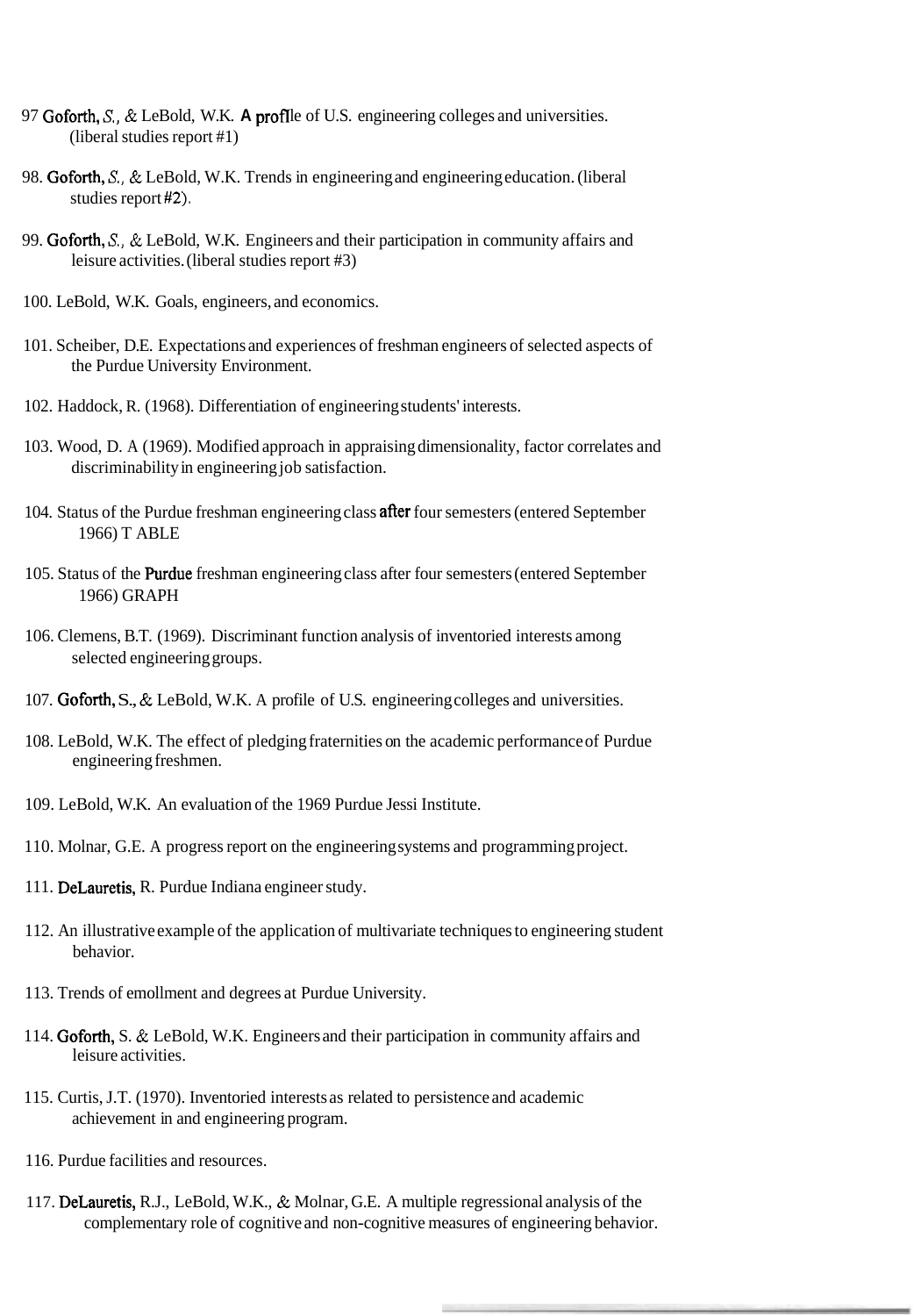- 118. Molnar, G.E. Freshman engineering data system.
- 1 19. Chemistry report.
- 120. Flowchart of Purdue's engineers (entered September 1966).
- 121. Rothman, R.A. (1969). Knowledge obsolescence among professionals: A study of career, personal, and organizational factors related to yechnical obsolescence among engineers.
- 122. Molnar, G.E. Trainable pattern classifiers as discriminators of engineering curricula.
- 123. Molnar, G.E. A Bayes minimum risk rule as a discriminator of engineering student's field of study.
- 124. Molnar, G.E. Feature selection as an aid to discrimination among engineering students field of study.
- 125. Molnar, G.E. .And now for a few other methods which did not work.
- 126. Molnar, G.E. Interest test scale scores as discriminators of engineering students field of study.
- 127. Singleton, I.F. (1968). Professional values and activities of Ph.D engineers.
- 128. Bey, S., Ir. A study of service available to engineering students.
- 129. LeBold, W.K., & Hyde, I.C. A summary of students' views regarding a beginning mechanics course in physics for engineering and science students.
- 130. Hyde, *I.C.,* & LeBold, W.K. Concurrent, predictive, and content validities of engineering academic performance. (AP A paper)
- 13 1. Molnar, G.E., DeLauretis, *R.I.,* & LeBold, W.K. Discriminant and regression models of college persistence and engineering decisions. (AP A paper)
- 132. LeBold, W.K." & Wood, D.A. A multivariate analysis of engineering job satisfaction.
- 133. Molnar, G.E. Program number 5, Name COUNT.
- 134. Molnar, G.E. Program number 10, NameDICHOT.
- 135. Molnar, G.E. Program number **1** 1, Name CRSGRADE.
- 136. Molnar, G.E. Select program.
- 137. Molnar, G.E Freshman engineering data system.
- 138. LeBold, W.K. 1970-71 Purdue engineering fieshmen view their 1st semester experience.
- 139. Hyde, **1.C.** Sort program.
- 140. LeBold, W.K., & Scheiber, D.E. Counseling and orientation of freshman engineering students.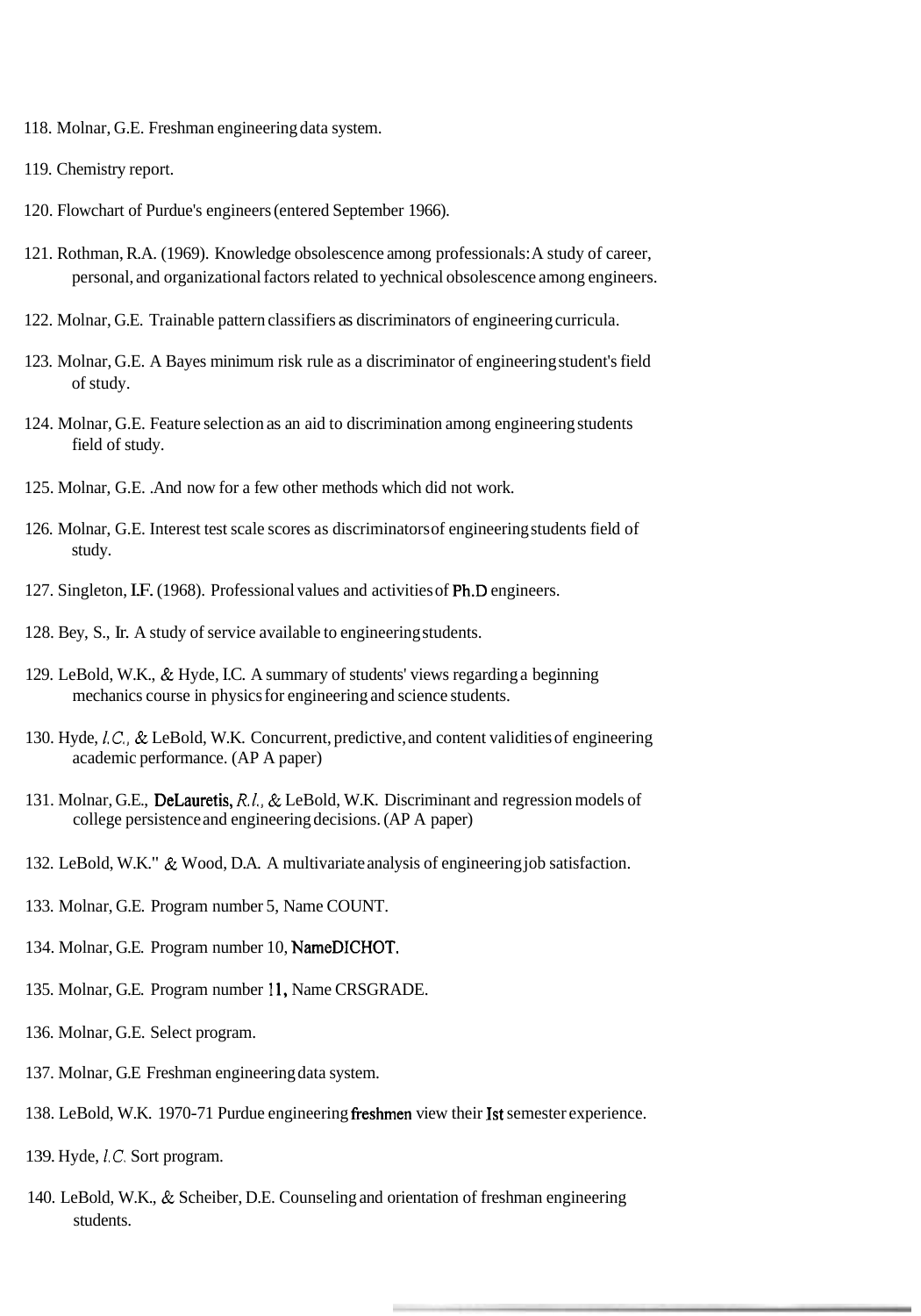- **141.** LeBold, W.K. Current enrollment trends in engineering and higher education.
- **142.** Hyde, *I.C.,* & LeBold, W.K. Correlations between grades in freshman engineering core courses and pre-college data.
- **143.** Hyde, *LC.*, & LeBold, W.K. A preliminary study of the effect of enrollment in the co-op program on academic performance of Purdue engineers.
- **144.** Hyde, *LC.,* & LeBold, W.K. An analysis of the fall **1970** freshman engineering evaluation.
- **145.** Purdue Interest Questionnaire.
- **146.** Boyle, T., & Littrell, H.G. **(1971).** Monitoring the development of FORTRAN Programming skill among engineering freshmen, **197 1.**
- **147.** LeBold, W.K., Molnar, G., DeLauretis, R., & Hyde, *1.C.* **(1970).** Purdue engineering educational research, **1970.**
- **148.** Hyde, *I.C.,* & LeBold, W.K. **(1971). An** analysis of student's preferences for various counseling systems, **1971.**
- **149.** Hyde, *I.C.,* Reed, C.L., & LeBold, W.K. **(1971). An** empirical comparison of criteria for selection of predictor variables, **197 1.**
- **150.** LeBold, W.K., & Wood, D. **(1971).** The characteristics of engineering job satisfaction **1971.**
- **15 1.** DeLauretis, R.I., Hyde, *LC.,* & LeBold, W.K. **1970-7 1** Purdue engineering cancellation study.
- **152.** Boyle, T., & Littrell, H.G. **(1971).** Academic diagnosis with a programmed achievement test  $10/71$ .
- **153.** Boyle, **T. (1971).** Diagnosis of mathematics difficulty.
- **154.** Molnar, G. A **(1971).** Preliminary study of pre-college indices and grading characteristics for students in Purdue's schools of engineering **1017 1.**
- **155.** Boyle, T. **(1971).** Purdue engineering educational research.
- **156.** Hyde, *I.,* & LeBold, W.K. **(1971). 1970-71** Purdue engineering freshmen evaluate their second semester experience.
- **157.** Molnar, G. **(1971). 1969** all-university data tape.
- **158.** Hyde, *I.C.,* & LeBold, W.K. **(1971).** Academic performance and persistence of engineering students who participate in Purdue's cooperative program.
	- **159.** DeLauretis, R.I., Molnar, G., & LeBold, W.K. **(1972).** Academic prediction: paradigm research or let's see what happens? (IEEE Transactions on Education, Vol. **E-15, #I).**
- **160.** Molnar, **G. (1971).** Differential pre-college abilities and initial academic performance of Indiana residence and non-resident students who enter the department of freshman engmeermg.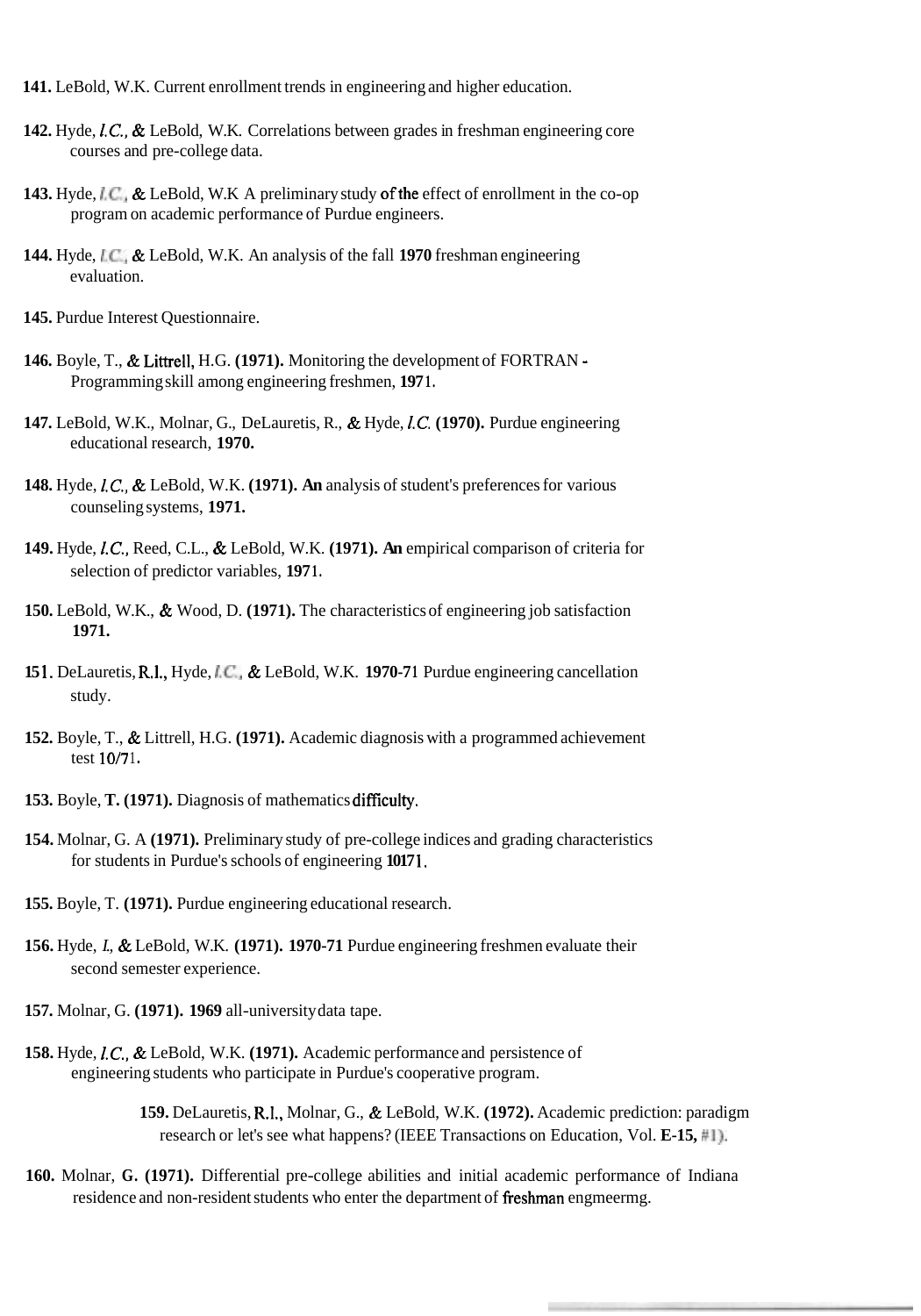- 161. Hyde, **L** (1972). Freshman engineers' evaluation of the freshman engineering counseling system.
- **162.** Hyde, **I.** ( **1972).** Results of the fall semester **197 1 72** freshman engineering evaluation.
- **163.** Hyde, **I. (1972).** Characteristics of students who transfer out of engineering or withdrew from Purdue.
- **164.** Molnar, **G.** & DeLauretis, R.I. **(1972).** Predicting the curriculum mobility of engineering students: A comparison of discriminant procedures.
- **165.** Boyle, T., & Littrell, H. **(1972).** Diagnostic testing of the progress of engineering students. Paper presented at ASEE Southeastern Section meeting, Knoxville, Tennessee.
- **166.** Boyle, T., & Littrell, H. **(1972).** Versatility in educational measurement.
- **167.** Boyle, T., & Littrell, H. **(1972).** Branched-program tests for cognitive objectives. Paper presented at ASEE Annual meeting, Lubbock, Texas.
- **168.** Boyle, T. **(1972).** Diagnosis of mathematics achievement: Case study 1.
- **200.** Hyde, **I.** Results of the **1971- 72** spring semester Purdue freshman engineering evaluation.
- **201.** Hyde, **I.,** & LeBold, W.K. A report on the **1970** Purdue freshman engineering class.
- **202.** LeBold, W.K. **(1 973).** Educational technology -some hard and soft issues for engineering education, *Proceedings* of the Third Annual Frontiers in Education Conference, Purdue University, West Lafayette, IN, **25-28.**
- **203.** Hyde, **I.,** & LeBold, W.K. **(1973).** Evaluation of freshman engineering education programs, *Proceedings* of the Third Annual Frontiers in Education Conference, Purdue University, West Lafayette, IN, **252-258.**
- **204.** DeLauretis, *R.I.,* & LeBold, W. K. A report on the **1971** Purdue freshman engineering class.
- **205.** Molnar, **G. (1 973).** Chemistry **101** and **1 15:** Characteristics of students and a suggested placement procedure.
- **206.** Hyde, **I.** Effectiveness of discriminant function in placement.
- **207.** Hyde, **I.,** & LeBold, W.K. Analysis of the **1972-73** second semester freshman engineering evaluation.
- **208.** LeBold, W.K., & Pruett, M. Probation and counseling and it's impact on retention in college and in engineering.
- **209.** Salvo, V. **(1972).** Technological complexity and dimensions of professionalism: The organizational contexts of work.
- **210.** LeBold, W.K., Molnar, G., & Goodwin, W.M. A profile of the **1973** Purdue interdisciplinary engineering candidates.
- **2 1 1.** Molnar, **G. (1 974).** EZY: Freshman engineering data system macro.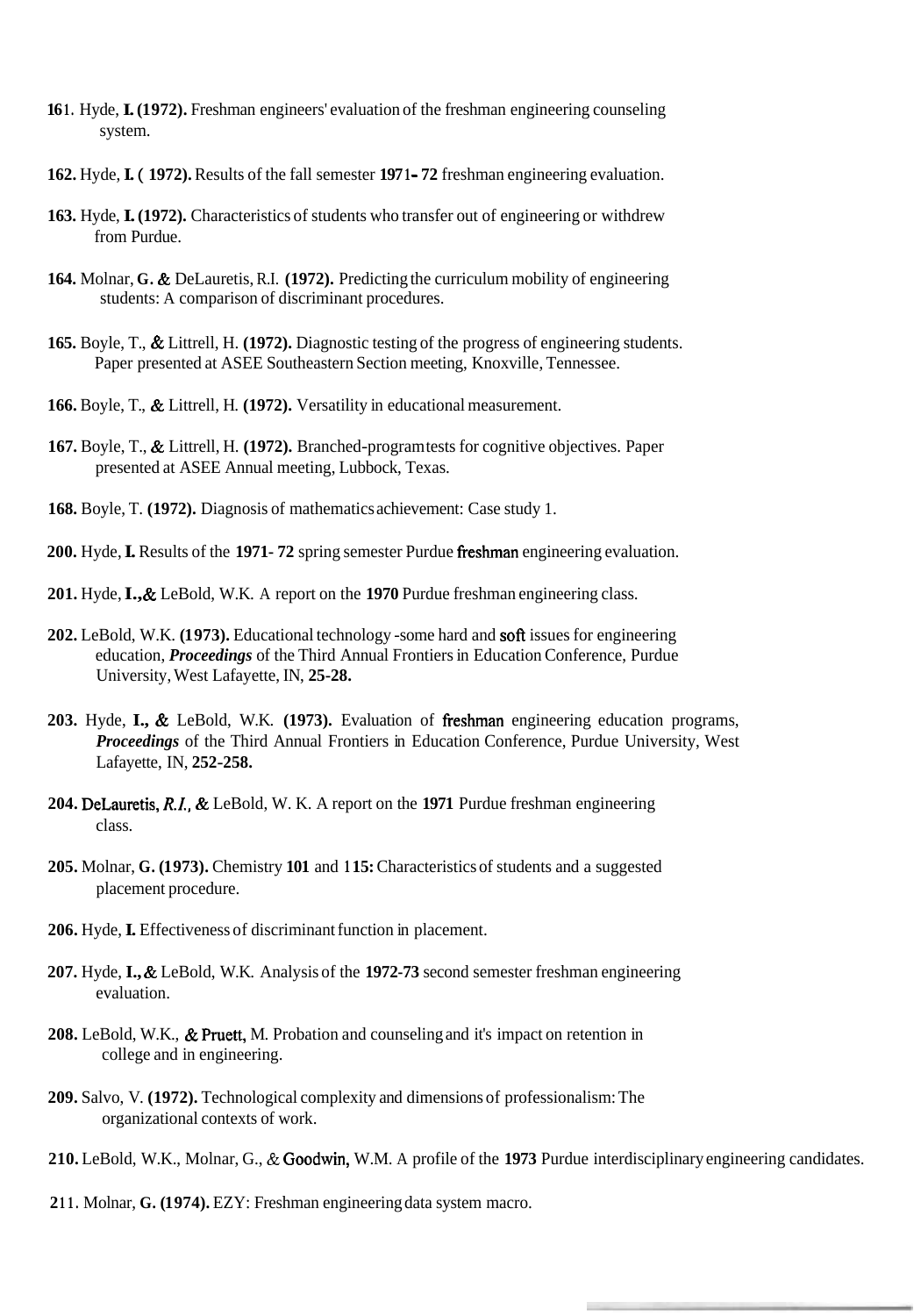- 212. MoInar, G. A. Preliminary study of pre-college indices and grading characteristics for students in Purdue's schools of engineering.
- 213. Rice, J. Analysis of the 1973-74 fIrst semester freshman engineering evaluation.
- 214. Rice, J., LeBold, W.K., McDowell, R., & Pruett, M. Evaluation of freshman lectures and counseling.
- 215. Rice, J. (1974). Relationships among major educational goals, perception of campus environment and personality for college juniors.
- 216. Selvage, R., & LeBold, W.K. (1974). Report on the 1973 Purdue freshman engineering class.
- 217. LeBold, W .K. & Humphries, S. Engineering students, calculators, slide rules, and typewriters.
- 218. Barany, J., & LeBold, W.K. (1971). The Strong interest test and other factors influencing selection of industrial engineering as a career choice. *Proceedings,* Twenty Second Institute Conference of American Institute of Industrial Engineers, 479-487.
- 219. Goodwin, W.M., LeBold, W.K., & Baker, M. Faculty participants' perceptions of the goals of the Purdue man series, Engineering Education Research Studies, Evaluation Report No. I.
- 220. Goodwin, W .M., & LeBold, W .K. Student reactions to the ffrst presentation of the Purdue man series, Engineering Education Research Studies, Evaluation Report No.2.
- 221. LeBold, W.K., Thomas, M., Biggam, A., & Bond, A. Factors associated with attracting and retaining black Americans in engineering.
- 222. Erlick, A., & LeBold, W.K. (1975). Factors influencing the science career plans of high school students, Report of Poll No. 101 of The Purdue Opinion Panel, Measurement and Research Center, Purdue University, West Lafayette, Indiana.
- 223. LeBold, W.K., & Erlick, A. Factors influencing the science career decisions of young women.
- 224. Bohling, B., Thomas, M., Bond, A., & LeBold, W.K. 1972-74 Purdue black engineering cancellation study.
- 225. Goodwin, W.M., & LeBold, W.K. Expectations of university students in team taught interdisciplinary courses.
- 226. LeBold, W.K. Innovative programs for freshman and high school students, *Proceedings*, 119.
- 227. LeBold, W .K.,  $\&$  Lillich, J .E. Effectiveness of pre-college programs in attracting and retaining students in engineering careers, *Proceedings,* 130-132.
- 228. LeBold, W.K. (1976, April). Factors influencing the science career plans of women and ethnic minority groups. Paper presented at American Physical Society, Symposium of the Committee on Women in Physics, Washington, D.C.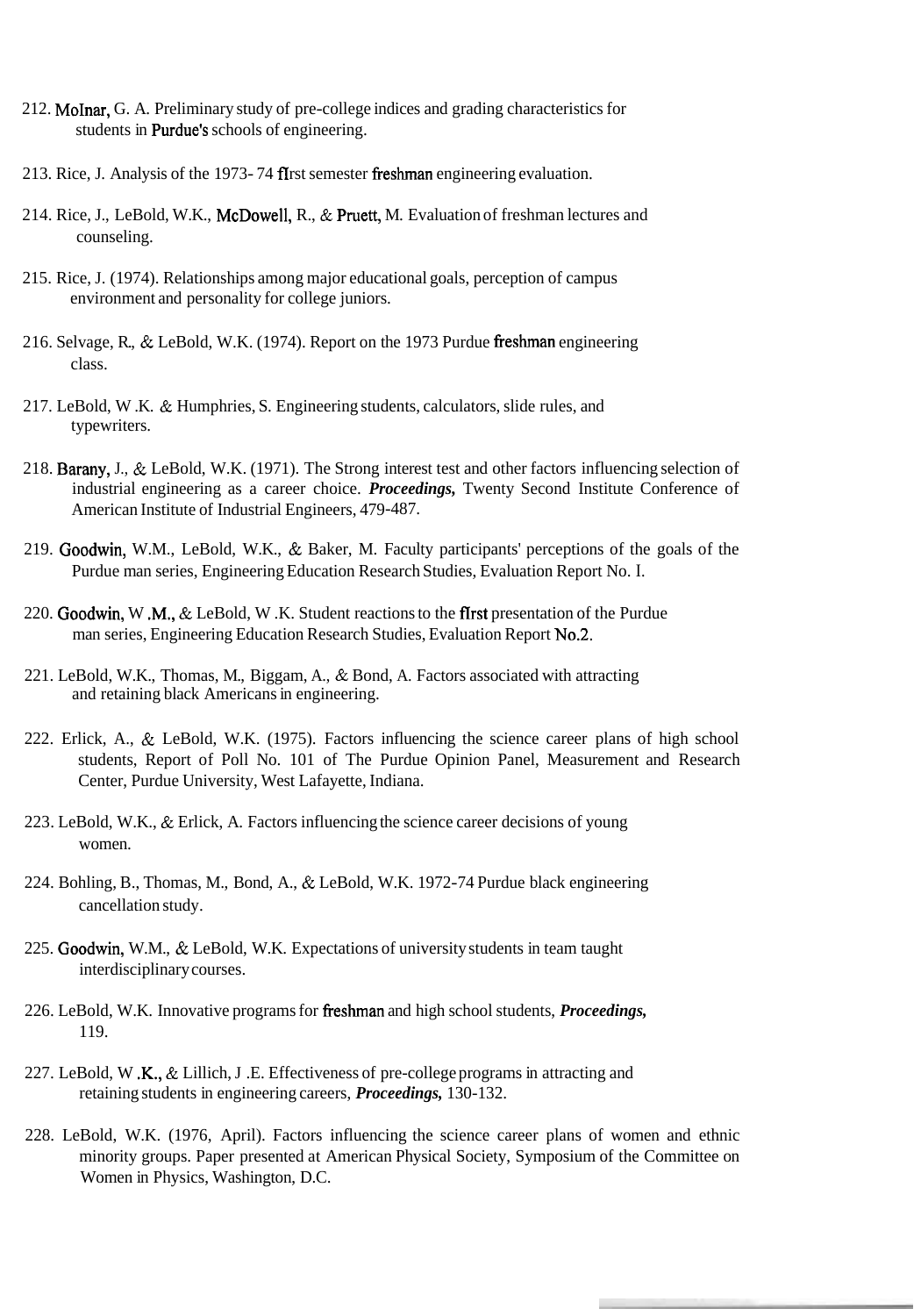- **229.** DeLauretis, R.J. **(1975).** A unit-scaling and an optimal-scaling approach.
- **230.** LeBold, W.K., & Biggam, A.H. **(1976).** Declining college board scores, increasing grades and retention in engineering. *Proceedings,* Frontiers in education Conference, **190-195.**
- **23 1.** Goodwin, W.M. **(1976).** A discriminant analysis approach to placement of university freshmen. Unpublished doctoral dissertation, Purdue University, West Lafayette.
- **232.** Goodwin, W .M., & LeBold, W .K. A discriminant analysis approach to placement, **63- 71.**
- **233.** Amrine, H.T., Blalock, M.W., Bond, A.J., LeBold, W.K., & Richard, H. **(1976).** Annual report for **1975-76** for a plan for increasing the pool of junior high school minority dtudents motivated toward engineering.
- **234.** Shell, K.D., & LeBold, W.K. **(1978).** The utility of multiple discriminant analysis in classifying students. Paper presented at American Education Research Association, Toronto, Ontario, Canada.
- **235.** LeBold, W.K., Shell, K.D., & DeLauretis, R **(1977).** The Purdue Interest Questionnaire. An interest inventory to assist engineering students in their career planning. *Proceedings of the Frontiers in Education Conference,* **488-495.**
- **236.** Butler, B., LeBold, W.K., Smith, C., Knigga, M., Blalock, M., & Heckert, B. **(1977).** An action research proposal to provide education equity opportunities for women in engineering. *Proceedings of the Frontiers in Education Conference,* **13 1** - **139.**
- **237.** Bond, A.J., & LeBold, W.K. **(1977).** Factors associated with attracting and retaining black Americans in engineering, *Proceedings ofthe Frontiers in Education Conference,* **123- 130.**
- **238.** Molnar, G.E., DeLauretis, R.J., & LeBold, W.K. **(1971).** Discriminant and regression models of college persistence and vocational decisions, *Proceedings of the 79th Annual APA Convention,*  **5 19-520.**
- **239.** Heckert, B.L, LeBold, W.K., Butler, B., Knigga, M., Smith, C., Blalock, M., & Hoover, E. A **(1978).**  Model research program to provide equity for women entering engineering, Paper presented at the American Educational Research Association, Toronto, Canada.
- **240.** McDowell, R.W., Butler, B.R., & LeBold, W.K. **(1978).** Purdue freshman engineering: orientation, placement, counseling and evaluation. Paper presented at the 86th Annual Conference of American Society for Engineering Education, University of British Columbia, British Columbia, Canada.
- **241.** LeBold, W.K., Butler, B.R., & Knigga, M. A **(1978).** Model program to provide educational equity for women beginning in engineering. Paper presented at the International Society for Engineering Education 7th International Symposium, Klagenfurt, Austria.
- **242.** LeBold, W.K. **(1978).** Historical and recent development in research in engineering education. Paper presented at First International Congress of Educational Research in Higher Technical Education, Durango, Mexico.
- **243.** LeBold, W.K., Heckert, B.L., Smith, C.D., Butler, B.R., Knigga, M., & Blalock, M. **(1977).** An action research model to provide equity for women entering engineering.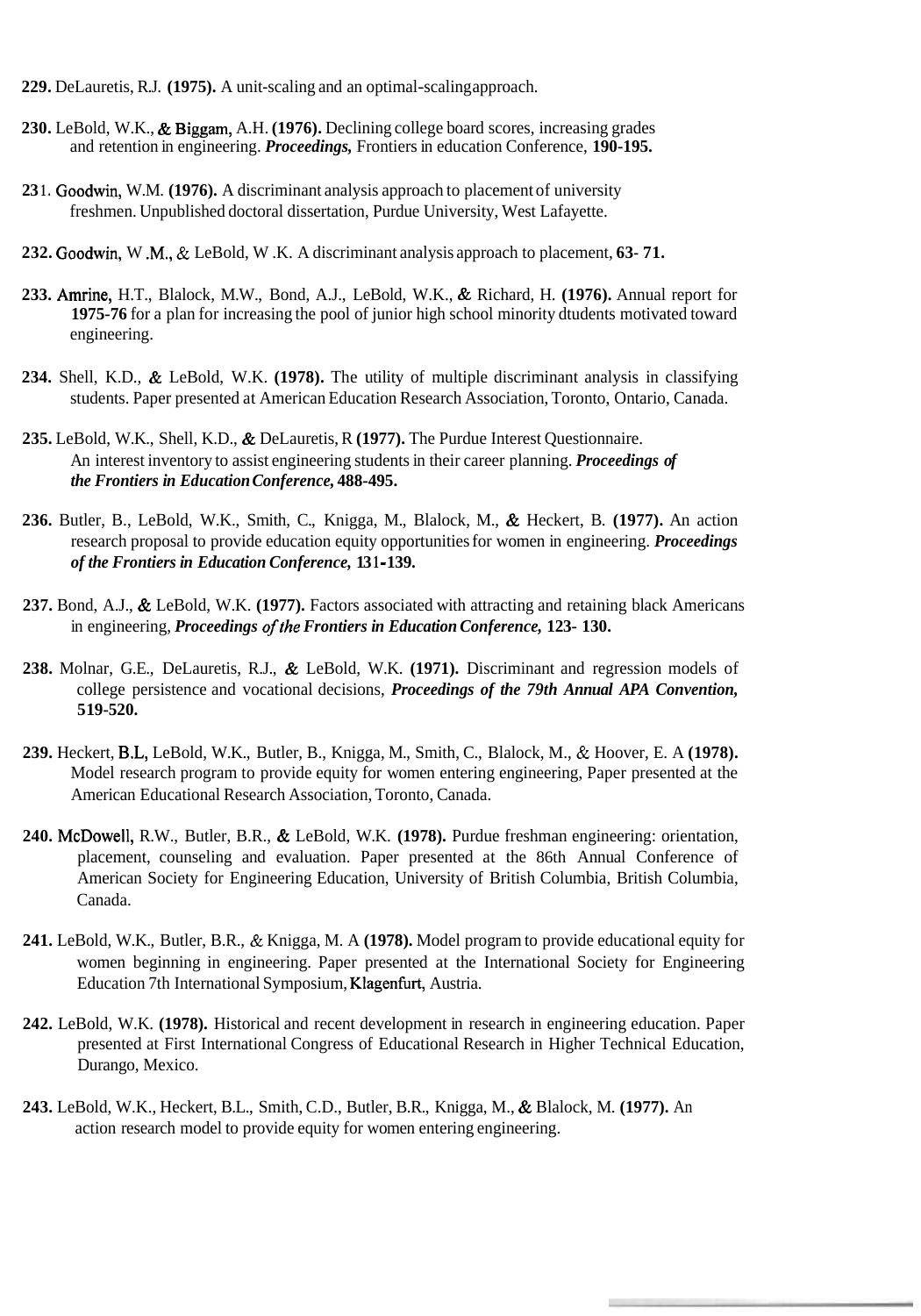American Educational Research Association Regional Conference on Women and Education, University of Wisconsin, Milwaukee, Wisconsin.

- 244. LeBold, W.K., Heckert, B., Smith, C.D., Butler, B.R., Knigga, M., & Blalock, M. (1977). Providing equity for freshman women entering engineering via role model lecture- discussions, hands-on laboratory and career planning. American Society for Engineering Education, University of North Dakota, North Dakota.
- 245. Blalock, M.W., Amrine, H., & LeBold, W.K. Engineering for minority 8th graders. 1978 Frontier's Annual Conference.
- 246. Hannan, R., LeBold, W.K., & McDowell, R.W. (1978). Department of freshman engineering. discriminant analysis for the placement of freshman engineering students in physics, mathematics and chemistry courses. *Proceedings of the Frontiers in Education Conference,* 343-353.
- 247. LeBold, W.K., Butler, B.R., Blalock, M., Knigga, E.M., & Smith, C. (1978). Putting it all together: A model program for women entering engineering. Department of Freshman Engineering, Purdue University, West Lafayette.
- 248. Shell, K.D., & LeBold, W.K .(1978). A guidance tool for engineering students: The Purdue Interest Questionnaire. *Engineering Education,* 243-249.
- 249. LeBold, W.K., DeJong, D., Hannan, R., & Conrad, M. (1978). Grade inflation: Trends and relationships in grades, admission scores, and engineering retention. *Proceedings of the Frontiers in Education Conference,* 4 19-426.
- 250. LeBold, W.K., Butler, B.R., & McDowell, R.W. (1978). Purdue freshman engineering orientation, placement, counseling and evaluation. ERM, (11) 1,5-10.
- 25 1. Taylor, L.G. (1978). A needs assessment of engineering seniors and their attitudes and perceptions of their educational program.
- 252. Permcci, C.C., & LeBold, W.K. A report on the Purdue University engineering and science graduate.
- 253. LeBold, W.K. (1979, June). Engineering retention and attrition: A matter of definition, time, research and action. Presented at Midwest Conference on Minorities in Engineering, Chicago, IL
- 254. Butler, B.R., & LeBold, W.K. (1979). Introducing freshmen to engineering: A model course. *Engineering Education,* 739-742.
- 255. Rons, D.E. (1967). A comparison and evaluation of career progress of Purdue. engineering and science alumni who graduated with bachelor of science, master of science and doctor of philosophy degrees between 1950 and 1964. Unpublished doctoral dissertation, Purdue University, West Lafayette.
- 256. LeBold, W.K., Taylor, L.G., & Seibert, W.F. (1979). Engineering 1978 senior perspectives of their undergraduate learning experiences. *Proceedings of the* 1979 *Frontiers in Education Conference.*
- 257. Taylor, L.G., Seibert, W.F., & LeBold, W.K. (1979). Purdue 1977-78 engineering graduates view their college experiences. Center for Instructional Development in Engineering, Purdue University, West Lafayette, IN.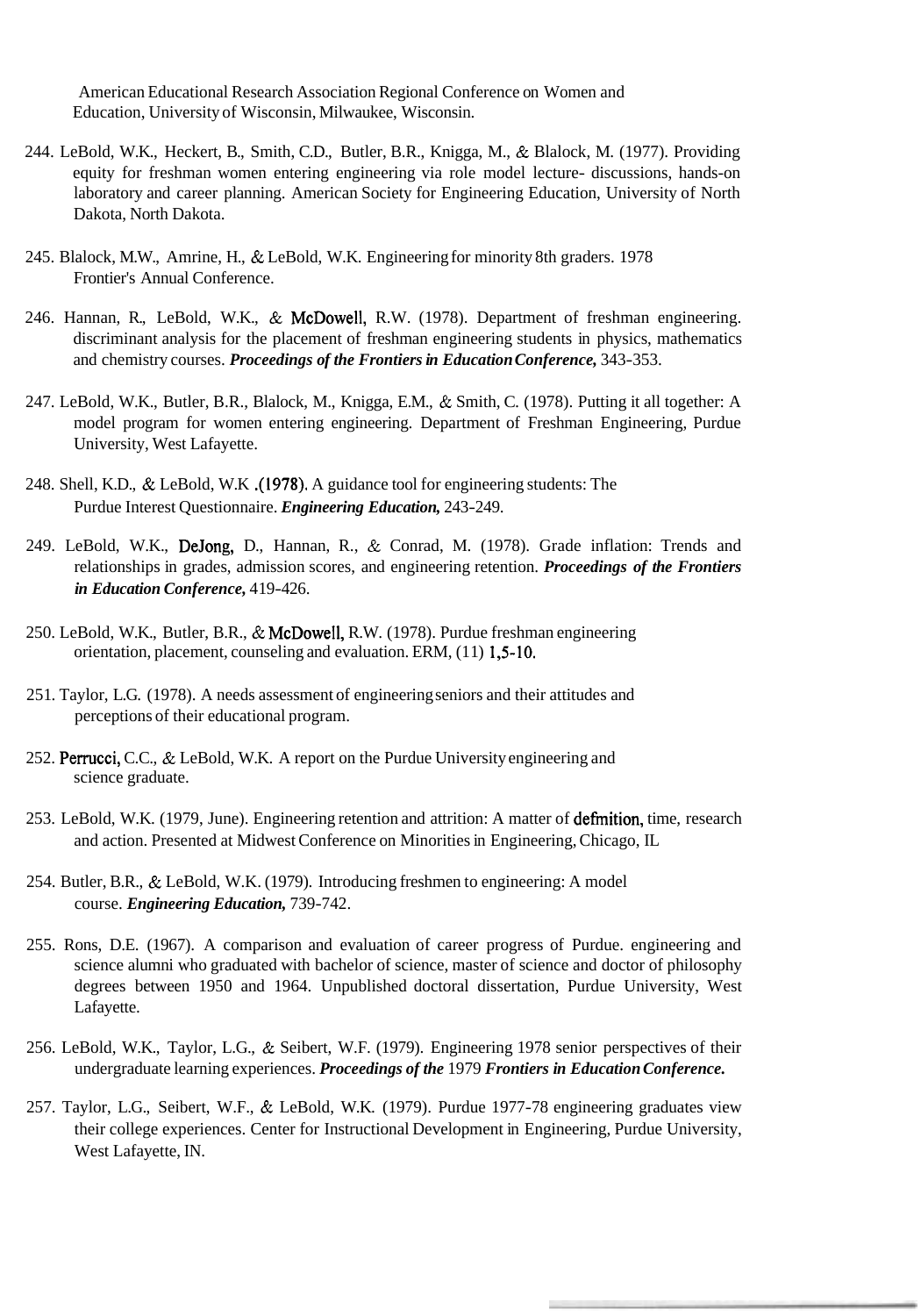- 258. LeBold, W.K., Taylor, L.G., & Seibert, W.F. (1979). Purdue University engineering faculty views on instructional development. Center for Instructional Development in Engineering, Purdue University, West Lafayette, IN.
- 259. LeBold, W.K. (1980). ENGR 195A (3rd Semester) C-T survey results -1979
- 260. Frauenfedler, I., & LeBold, W.K. (1980). Engineering 194: Women in engineering seminar evaluation survey report -fall 1979.
- 261. Fraunfedler, I. & LeBold, W.K. (1979). Summary of findings from evaluation survey. Dean's invitational seminar 1979.
- 262. Shell, K.D., & LeBold, W.K. (1979). Fall 1979 evaluation report -Engineering 195-M. seminar beginning minority engineering students.
- 263. Shell, K.D., & LeBold, W.K. (1977). Predicting engineering classification by multiple discriminant analysis: Reclassifications and cross-validation.
- 264. Shell, K.D., & LeBold, W.K. (1978). Multiple discriminant analysis and student enrollment classification.
- 265. LeBold, W.K. (1979). Engineering retention and attrition: A matter of definition, time, research and action. Paper presented at the Midwest Conference on Minorities in Engineering, Illinois Institute of Technology .
- 266. LeBold, W.K. (1980). Research in engineering education: An overview. *Engineering Education,* 406-409,422.
- 267. Sutton, C.D., Groff, M.G., Seibert, W.F., & LeBold, W.K. (1980). Seniors Reflect on the Pros and Cons of Engineering Laboratories. *Proceedings of the Frontiers in Education Conference*, 110-122.
- 268. LeBold, W.K., & Butler, B.R. (1980). The use of computer data bases to improve productivity in engineering education. *Proceedings,* Frontiers in Education Conference, 2 1 1-220.
- 269. LeBold, W.K., & Shell, K.D. (1980). The utility of cognitive and non-cognitive information in predicting engineering retention and selection of specialization. *Proceedings of the Frontiers in Education Conference,* 504-5 10.
- 270. LeBold, W.K., Lindenlaub, I.C., & Seibert, W.F. (1980). Faculty and student views of instructional development and educational goals. *Engineering Education,* December .
- 271. Shell, K.D. (1980). 1980 Preface engineering program-evaluation report. December.
- 272. Frauenfelder, I.L., Schalliol, W., & LeBold, W.K. (1981). A quarter of a century of questions and answers, the Purdue experience. *Proceedings of the College-Industry Education Conference,* 152- 158.
- 273. Daniels, I., & LeBold, W.K. (1981). Women in engineering -A dynamic approach.
- 274. LeBold, W.K., & Iagacinski, C.M. (1981). Performance data on women in engineering. *Proceedings of the ASEE Annual Conference.*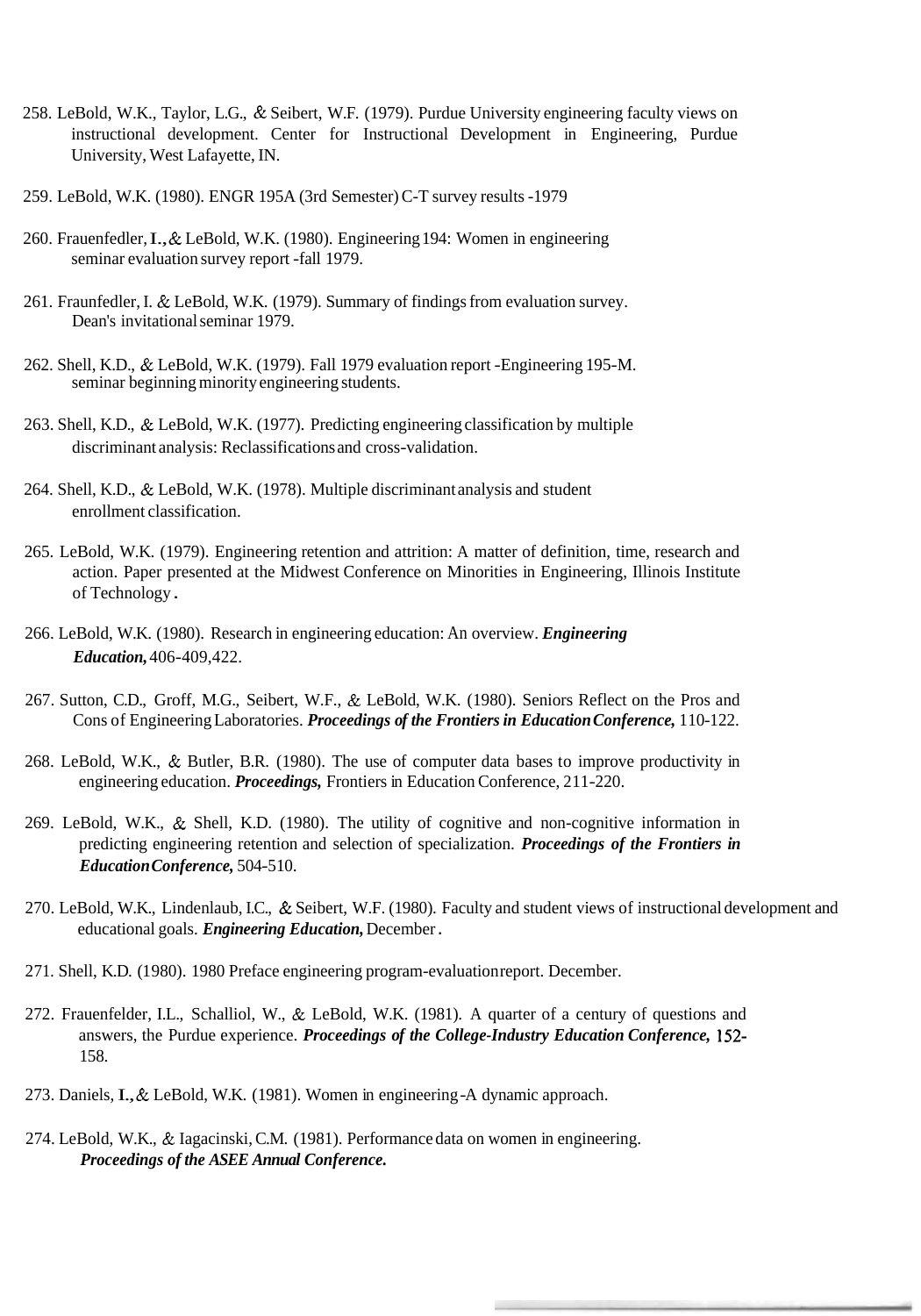- 275. LeBold, W.K., & Parthasarathy, B. (1981). Retention, grades and a strategy for placement. *Proceedings of the ASEE Annual Conference* .
- 276. LeBold, W.K. (1980). Student selection in an engineering college. Paper presented at the First Inter-American Conference on Engineering Education.
- 277. LeBold, W.K., Jagacinski, C., Linden, K., & Shell, K. (1982). Factors influencing the career development of recent engineers. *Proceedings of the.ASEE College Industry Education Conference*
- 278. LeBold, W.K. (1982). Perspectives in human resources in engineering and technology. *Proceedings of the.ASEE College Industry Education.*
- 279. LeBold, W.K., Smith, R., & Butler, B. (1982). *Engineering as a Career.* McGraw Hill Book Company, New York, **NY.**
- 280. LeBold, W.K. & Jagacinski, C.M. (1981, December). A comparison of men and women undergraduate and professional engineers. Annals of *Engineering Education.*
- 281. LeBold, W.K., Linden, K.W., Shell, K.D., & Jagacinski, C.M. (198 1). Summary report of engineering career development survey. NSF grant (SED-19-19613).
- 282. LeBold, W.K., Linden, K.W., Jagacinski, C.M., & Shell, K. A (1981). Progress report on improving access and guidance in engineering: Research into contributing factors.
- 283. LeBold, W .K. LeBold, D., & Penick, B. (1982). A follow-up graduate minority engineering students. *Engineering Education,* 720- 727.
- 284. Blalock, M.W., Patashnick, M., & LeBold, W.K. (1982). Annual report For 1980-81 for a plan for increasing the pool of junior high school minority students motivated toward engrneenng.
- 285. Daniels, J.Z., & LeBold, W.K. (1982). Women and minorities in science, strategies for increasing participation. *Proceedings of the American Associaton for the Advancement of Science,* 139-163.
- 286. Gast, L.K. (1981, December). Variables in the post-graduation career decisions of engineers. Unpublished doctoral dissertation, Purdue University, West Lafayette.
- 287. LeBold, W.K., Jagacinski, C.M., Linden, K.W., & Shell, K.D. (1982). Engineering profiles for the eighties: Electrical vs. mechanical engineers.
- 288. Shell, K D. Utility of SAT scores in predicting engineering and university retention. *Proceedings of the Frontiers in Education,* 240-250.
- 289. Jagacinski, C.M., LeBold, W.K., Linden, K.W., & Shell, K.D. (1982). Androgyny and job performance in a male-dominated field. Paper presented at the American Psychological Association Annual Meeting, Washington, D.C.
- 290. Shell, K.D., Ward, S., & LeBold, W.K. (1982). 1981 Preface engineering program rvaluation teport.
- 291. LeBold, W.K., Jagacinski, C.M., & Hubble, L. (1982). Improving minority academic performance and retention in engineering: An evaluation report on the 1981-1982 Purdue NACME minority retention project.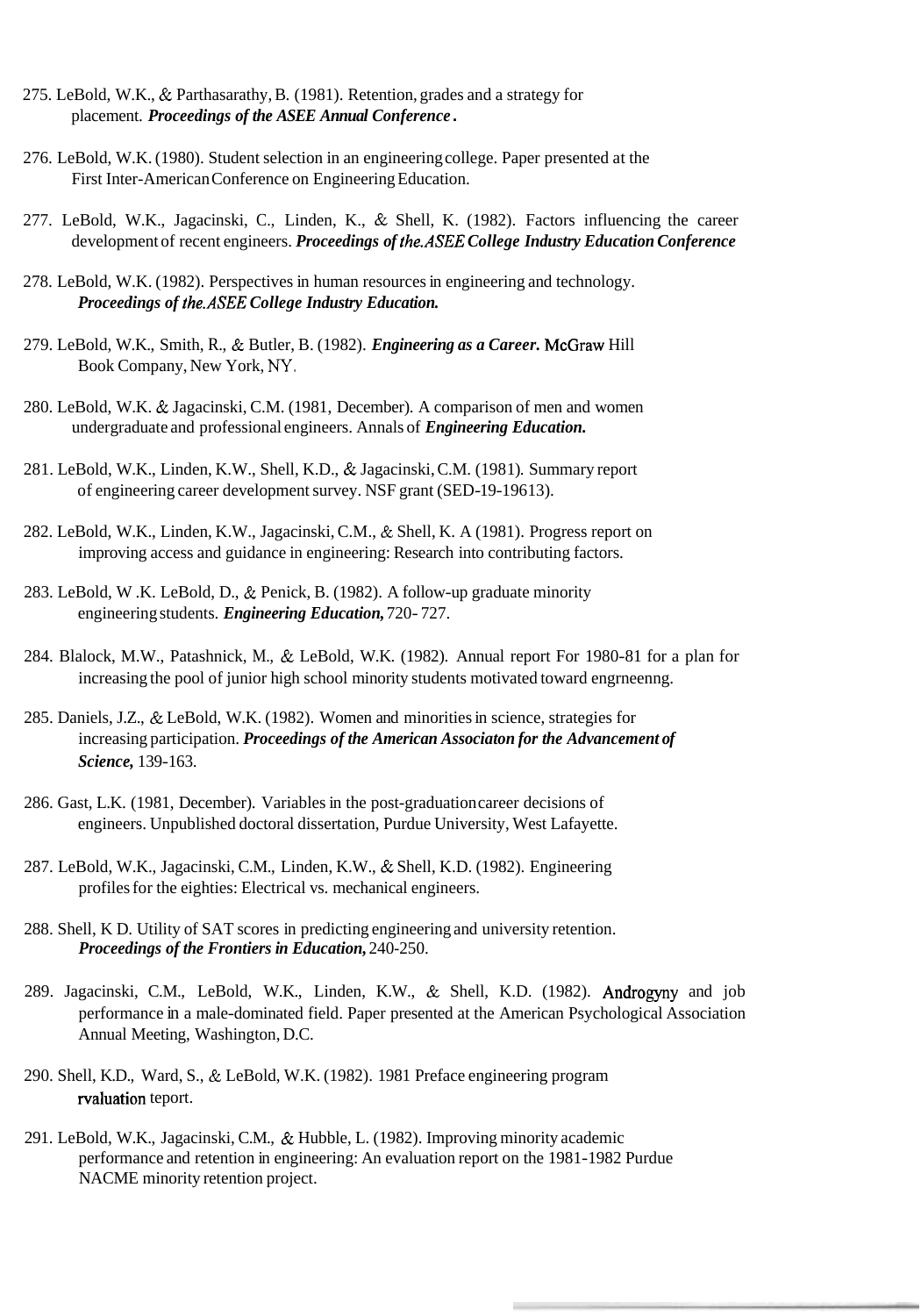- 292. LeBold, W.K., & Schalliol, W. (1982). Where have all the co-ops and non co-ops gone? Questions and answers based on the Purdue experience.
- 293. Shell, K.D., LeBold, W.K., Jagacinski, C.M., & Linden, K.W. (1983). Career planning characteristics of engineering students.
- 294. Shell, K.D. (1983). 1982 MITE summer engineering workshop evaluation report.
- 295. Shell, K.D. Field Dependence-independence and educationall vocational decisions.
- 296. LeBold, W.K. (1976). Report format.
- 297. Shell, K.D. (1982). Utility of cognitive and noncognitive factors in predicting academic status and curricular specialization of beginning engineering students. Unpublished doctoral dissertation, Purdue University, West Lafayette.
- 298. Shell, K.D. 1982 CIC summer engineering workshop evaluation report.
- 299. Shell, K.D., & LeBold, W.K. Preliminary counselor's manual for the Purdue Interest Questionnaire (PIQ).
- 300. LeBold, W.K. Putting it all together.
- 301. LeBold, W.K., Linden, K.W. Jagacinski, C.M., & Shell K.D.(1983. The new engineer: black and white, male and female. Paper presented at the American Educational Research Association, Montreal Canada.
- 302. Jagacinski, C.M., LeBold, W.K., Linden, K.W., & Shell, K.D. (1983). Engineering careers: Women in a male-dominated field. Paper presented at the Annual Meeting of the American Educational Research Association, Montreal.
- 303. Shell, K.D., LeBold, W.K., Linden, K.W., & Jagacinski, C.M. (1983). Interest profiles of professional engineers. Paper presented at the Annual Meeting of the American Educational Research Association, Montreal.
- 304. LeBold, W.K. Jagacinski, C.M., Linden, K.W., & Shell, K.D. (1982). Engineering profiles for the eighties: Electrical & mechanical engineers. *Proceedings,* Frontiers in Education,25 1-259.
- 305. LeBold, W.K., Shell, K.D., & Daniels, J.Z. (1983). Computer-assisted counseling: A personalized approach. *Proceedings,* American Society of Engineering Education, 86-90.
- 306. LeBold, W.K. (1983). Quantity, quality and equity-engineering educations three-edged sword.
- 307. LeBold, W .K. ( 1983). Enrollments up, faculty down, what do we do?
- 308. Shell, K.D. & LeBold, W.K. (1978, December). A guidance tool for engineering students: The Purdue Interest Questionnaire. *Engineering Education,* 243-249.
- 309. Salvendy, G., LeBold, W.K., Shodja, S., & Lange, T. Correlates of computer programming performance.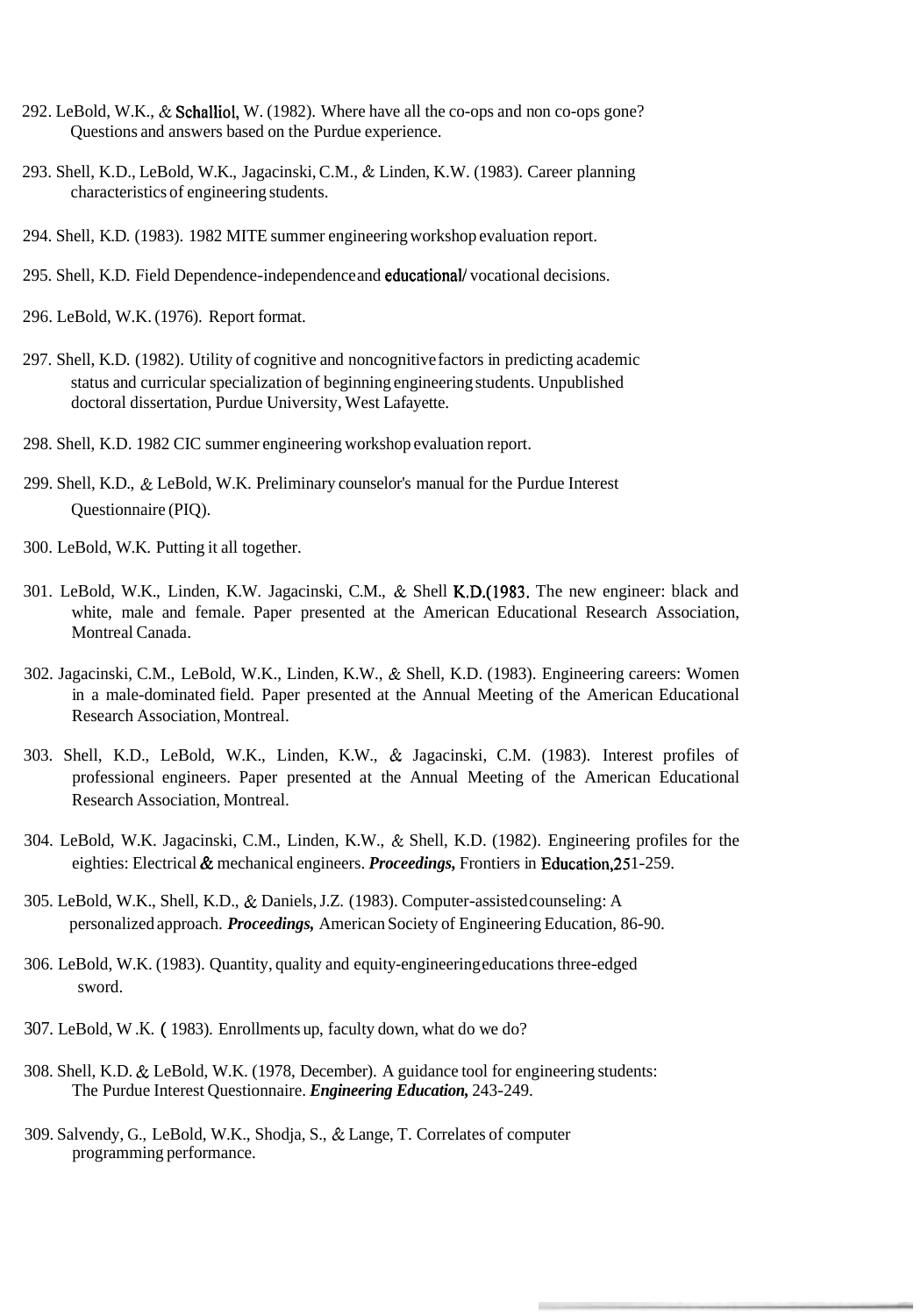- 310. Barfield, W., LeBold, W.K., Salvendy, G., & Shodja, S. (1983). Cognitive factors related to computer programming and software productivity. *Proceedings,* Human Factors Society.
- 3 11. LeBold, W.K., Shodja, *S.,* Salvendy, G., & Lange, T (1983). Cognitive and affective factors related to computer programming performance. *Proceedings of the Frontiers in Education Conference,* 53- 61.
- 3 12. LeBold, W.K., Jagacinski, C.M., & Rubble, L.M. Improving Minority academic performance and retention in engineering, 28 pages.
- 3 13. Shell, K.D., LeBold, W.K., Jagacinski, C.M., & Linden, K.W. (1983, December). Career planning characteristics of engineering students. *Engineering Education*, 165-170.
- 3 14. Shell, K.D., LeBold, W.K., Jagacinski, C.M., & Linden, K.W. Career planning characteristics of engineering students. (COPYRIGHT)
- 3 15. Daniels, J. 1983 summer engineering seminars.
- 3 16. LeBold, W.K. (1983, November). Engineering educations three-edged sword. *Engineering Education, 68, 71.*
- 317. LeBold, W.K., & LeBold, D.J. (1984). Trends in U.S. engineering and engineering technology: A comparative study of admissions, curricula, and employment. Paper presented at World Conference on Education in Applied Engineering and Engineering Technology.
- 3 18. LeBold, W.K. (1984). Student perceptions of freshman engineering courses and services. *Proceedings of the American Society of Engineering Education,* 285-292.
- 3 19. LeBold, W.K. (1984). Admission, placement and retention at Purdue University. **Proceedings of the American Society of Engineering Education, 406-412.**
- 320. LeBold, W.K. (1984). The U.S. engineering infrastructure. *Proceedings of the American Society of Engineering Education,* 727- 735.
- 321. Tseng, Y. A (1984). Discriminatory study of job characteristics in reaction to engineers' job satisfaction. Unpublished doctoral dissertation, Purdue University, West Lafayette.
- 322. Jagacinski, C.M., LeBold, W.K., Linden, K.W., & Shell, K.D. (1985). Factors influencing the choice of an engineering career. *IEEE Transactions on Education, (E-28)* 1,36-42.
- 323. LeBold, W.K. (1984). Meeting the engineering enrollment-faculty crisis. engineering education
- 324. Jagacinski, C.M., Linden, K.W., & LeBold, W.K. (1984). Today's women in engineering. SWE
- 325. LeBold, W.K. (1985, February). Instructional implications for the enrollment-faculty crisis. *Engineering Education,* 292-297.
- 326. Linden, K.W. (1985). Predicting persistence in engineering for undergraduate women. *Proceedings of the Girls and Science and Technology,* 48-55.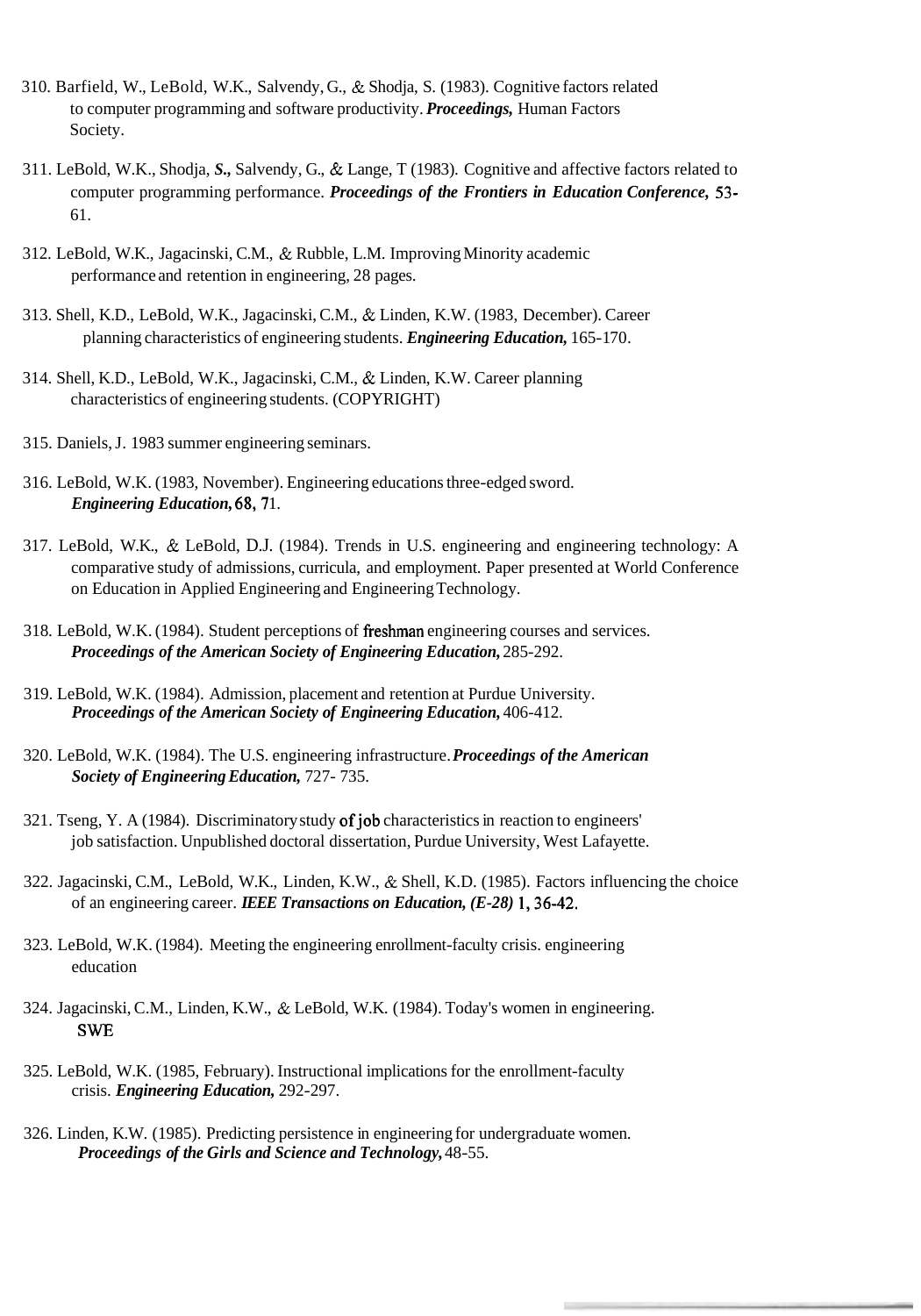- 327. LeBold, W.K., Koubek, R., Jagacinski, C., & Salvendy, G. (1985). Assessing computer programming productivity at the university level.
- 328. Jagacinski, C.M. LeBold, W.K., & Salvendy, G. Predicting persistence in computerrelated fields for men and women.
- 329. LeBold, Linden, K.W., Jagacinski, C.M., & Shell, K.D. Highlights of the national engineering career development study.
- 330. Shell, K.D., LeBold, W.K. Linden, K.W., & Jagacinski, C.M. (1985), Retention research in engineering retention. *Proceedings,* ASEE-IEEE Frontiers in Education 59-69.
- 331. Jagacinski, C.M. LeBold, W.K. Linden, K.W., & Shell, K.W. (1985,). Engineers' plans and attitudes toward graduate and continuing education. *Engineering Education,* 659-664.
- 332. LeBold, W.K. Jagacinski, C.M., Linden, K.W., & Shell, K.D. Profiles of professional engineers in the eighties: A secondary analysis of the national engineering career development survey.
- 333. Koubek, R.J., LeBold, W.K., & Salvendy, G. (1985). Predicting performance in computer programming courses. *Behaviour and Information Technology,* 4(2), 1 13- 129.
- 334. Armstrong, P., LeBold, W.K., & Ward, S. (1985). Profile of the 1985 beginning Purdue engineering freshmen.
- 335. Jagacinski, C.M., & LeBold, W.K. (1985). Comparisons of women and men in the engineering work force, IEEE Transactions on Education, E-28(4), 204-209.
- 336. Linden, K.W., LeBold, W.K., Shell, K.D., & Jagacinski, C.M. (1986, January/February). Careers in engineering: Influencing factors. *U.S. Woman Engineer,* 32 (I), 17-20.
- 337. Jagacinski, C.M., LeBold, W.K., & Salvendy, G. Correlates of programming performance in FORTRAN, PASCAL, and BASIC.(1987). *Applied Engineering Education,* 3(2) 1 1 1-122.
- 338. Linden, K.W., LeBold, W.K., Shell, K.D., & Jagacinski, C.M. (1985). Predicting engineering retention for undergraduate women and men. U.S. *Woman Engineer,* 3 1(6), 35-37,42.
- 339. Jones, R.C., & LeBold, W.K. How graduates in practice rate their undergraduate education: How should we respond? Paper presented at ABET .
- 340. Jones, R.C., Kaufinan, H.G., Frey, C., LeBold, W.K., & Weinschel, B.O. (1986). Enhancing utilization of engineers through continuing professional development. *Proceedings,* College Industry Education Conference, 144-164.
- 341. LeBold, W.K., & Frey, C. Major fmdings & methodology of 1985 research project on utilization of engineers.
- 342. PREP evaluation report
- 343. LeBold, W.K., Arrnstrong, P., Montgomery, R.E., & Evans, M. Response to NSF program solicitation preparing middle school science and mathematics teachers.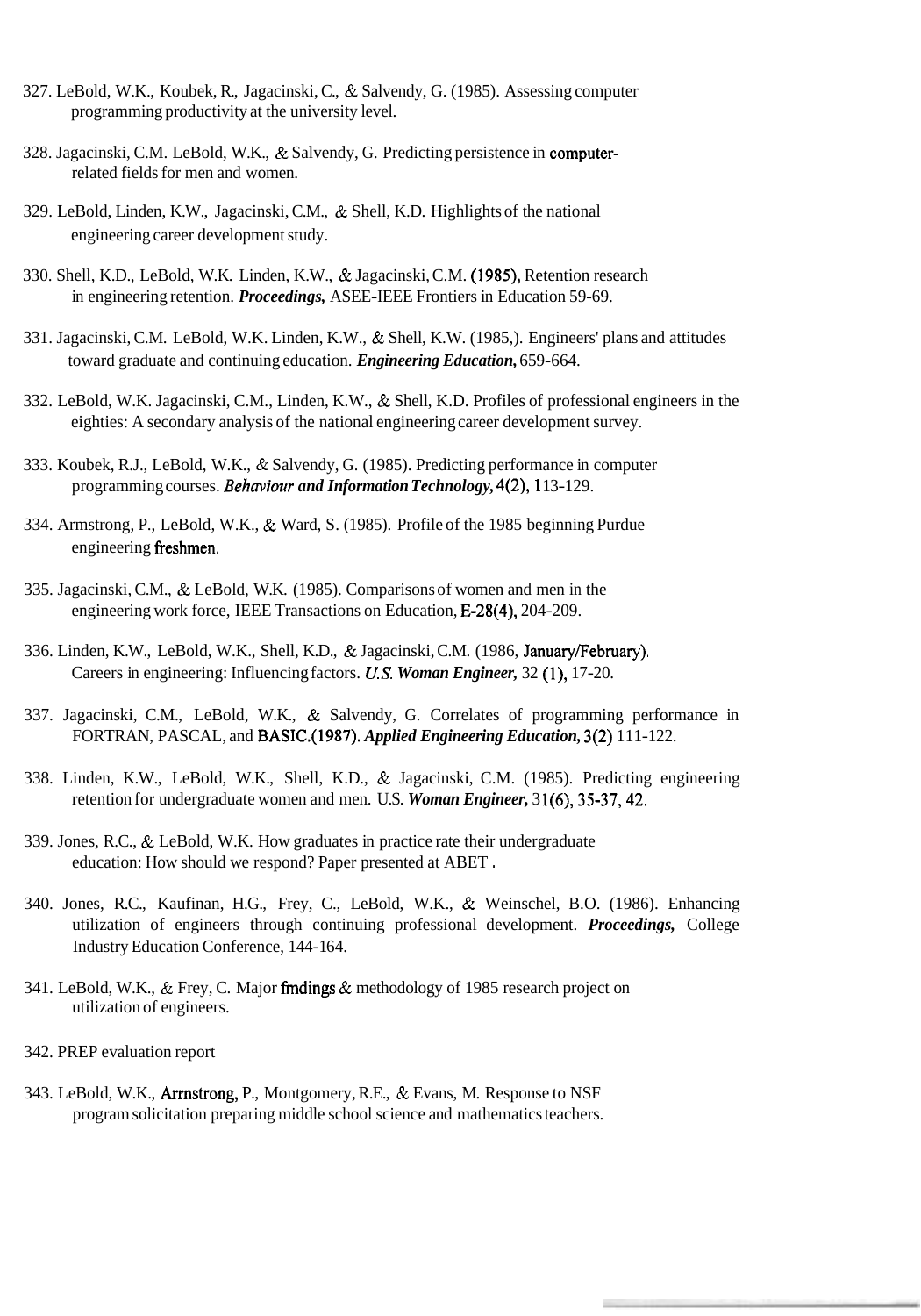- 344. Linden, K.W., LeBold, W.K., Shell, K.D., & Jagacinski, C.M. (1986, May/June). Perceived interests of student and professional engineers, **US.** *Woman Engineer,* 21-24.
- 345. Jagacinski, C.M., LeBold, W.K., Linden, K.W., & Shell, K.D. (1986, January). The relationship between undergraduate work experience and job placement of engineers. *Engineering Education*  76 (4),232-236.
- 346. Jagacinski, C.M., LeBold, W.K., & Salvendy, G. (1985, August). Gender differences in persistence in computer-related fields. Paper presented at the American Psychological Association, Los Angeles, California.
- 347. LeBold, W.K., Shell, K.D., Linden, K.W., & Jagacinski, C.M. (1985). Student persisters, transfers and withdrawals in U.S. engineering colleges: An extension and synthesis of the national engineering career development study.
- 348. LeBold, W.K. (1985). Computer programming productivity in the university and in the manufacturing industry.
- 349. Jagacinski, C.M., LeBold, W.K., & Salvendy, G. Predicting persistence in computerrelated fields for men and women.
- 350. Linden, K.W., LeBold, W.K., Shell, K.D., & Jagacinski, C.M. Perceived interests of student and professional engineers.
- 351. LeBold, W.K., **Zink,** W., Scott, S.E., & Salvendy, G. (1987). Programming perceptions and computer literacy of students enrolled in computer-related curricula. *IEEE Transactions in Education, E-30(4)*, 201-211.
- 352. LeBold, W.K., Pemicka, B.J., & Jones, R.C. (1986, May). Keeping up to date and solving problems in engineering. Paper presented at the World Conference on Continuing Engineering Education, Lake Buena Vista, FL.
- 353. LeBold, W .K. Humanities and social science in engineering: A survey of research perspectives. Paper written for the American Association of Colleges.
- 354. Linden, K.W., Jagacinski, C.M., LeBold, W.K., & Shell, K.D.. Comparisons among professional engineers' choices of Holland career themes, inventoried interests and selected career- development factors, submitted to **AERA.**
- 355. Krockover, G H., Mortlock, H J., Johnson, B T., Daniels, J.Z., & LeBold, W.K. (1986-86, Winter). Engineering education: A role model for teacher education programs. *The Teacher Educator,* 22,(3) 15-26.
- 356. Armstrong, P.S., LeBold, W.K., & Linden, K.W. (1986, October). Predicting achievement in beginning-level computer-programming courses. *Proceedings of the Frontiers in Education Conference* (pp.3 12-325). Arlington, Texas.
- 357. Armstrong, P *.S.* (1986). Gender differences in predicting academic performance in entry- level college computer programming courses. Unpublished doctoral dissertation, Purdue University, West Lafayette.
- 358. LeBold, W.K., Armstrong, P.S., Linden, K.W., & Montgomery, R.E. Linking students and computers: Precollege career interfaces. ASEE Joint Indiana-Ill inois North Central Annual Section Meeting, October 23-25, 1986, Purdue University.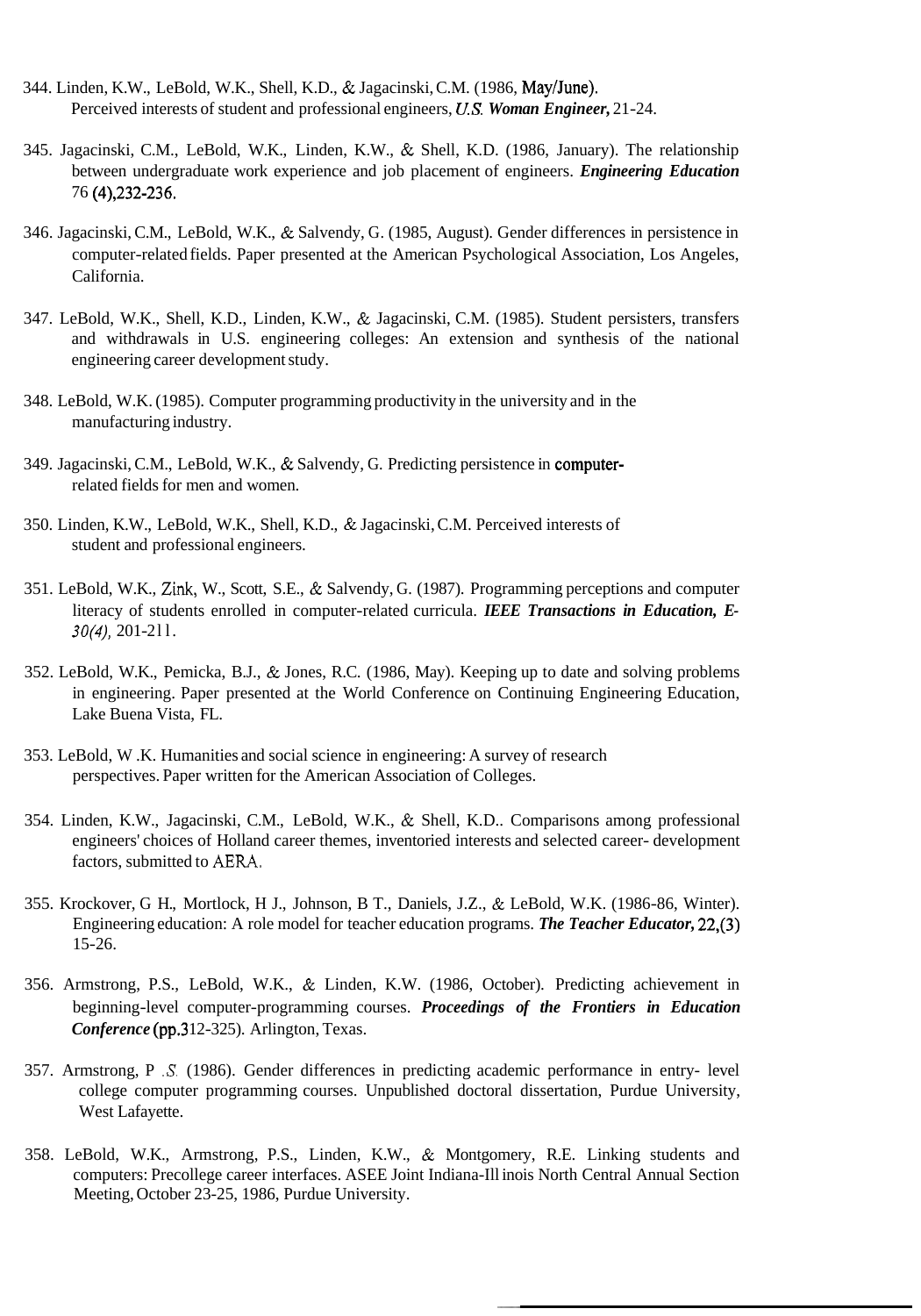- 359. LeBold, W.K., Shell, K.D., & Ward, S.K. Using the Purdue Interest Questionnaire to help students make career decisions. ASEE Joint Indiana-lllinois North Central Annual Section Meeting, October 23-25, 1986, Purdue University
- 360. Jagacinski, C.M., LeBold, W.K., & Linden, K.W. (1987). The relative career advancement of men and women engineers in the United States. *Work* & *Stress,* 1(3), 235- 247.
- 361. LeBold, W.K. (April, 1987). Women in engineering and science -An undergraduate research perspective in Dix, L.S. (editor), *Women: their underrepresentation and career differentials in science and engineering, National Academy Press, pp 49-101.*
- 362. LeBold, W.K., & Linden, K.W. (1988). Stats, facts and acts on women in entry level and early engineering career positions. *Proceedings of the ASEE College Industry Conference* (pp 125-134). Lake Buena Vista, Florida.
- 363. LeBold, W.K. Honors retention and selection: A research-equity perspective. 1986 Purdue Freshman Engineering Staff Retreat, Purdue University.
- 364. LeBold, W.K., Shell, C.A., & Ward, S.K. (1986). Student perceptions of pre-engineering courses and services-1985. (Staff meeting report). Department of Freshman Engineering, Purdue University, West Lafayette, Indiana.
- 365. Armstrong, P., LeBold, W.K., Ward, S.K., & Cheng, H.C. (1987), Trends and profiles of beginning Purdue engineering students, a 1986 perspective. Purdue University, Department of Freshman Engineering, West Lafayette, Indiana.
- 366. LeBold, W.K., & LeBold, D.J. (1987). Women in engineering -a USA perspective. Paper presented at the World Congress on Women In Engineering: Women of the Future, Berlin, West Germany.
- 367. Cheng, H.C., & LeBold, W.K. (1987). Purdue Pete and Petra in the 21st century. *Proceedings of the Frontiers in Education Conference* (pp. 90-97). Terre Haute, Indiana.
- 368. Linden, K.W., LeBold, W.K., & Armstrong, P.S. (1987, July). Gender differences in computer literacy, knowledge and competency. Paper presented at the Girls and Science and Technology, University of Michigan, Ann Arbor, MI.
- 369. Jones, R.C., & LeBold, W.K. (1987, ApriVMay). Continuing development to enhance utilization. *Engineering Education,* 669-673.
- 370. LeBold, W.K. (1987). Purdue engineering honors programs: A 20 year research perspective. *Proceedings ofthe ASEE Annual Conference* (pp. 72- 78). Reno, Nevada.
- 371. Jagacinski, C.M. (1987). Engineering Careers: Women in a Male-Dominated Field. *Psychology of Women Quarterly I I,* 97 -1 10, Cambridge University Press.
- 372. LeBold, W.K., Jagacinski, C.M., & Salvendy, G. (1987). Cognitive correlates of university programming performance in BASIC, FORTRAN, and PASCAL. *Information Journal of Applied Engineering Education, 13, (2), 111-121. Pergamon Press.*
- 373. LeBold, W.K., Pemicka, B., Cheng, H-C., & Shell, C.A. (1987). Purdue senior views of their college experiences: An exploratory study. Department of Freshman Engineering, Purdue University, West Lafayette, IN, 24 pp.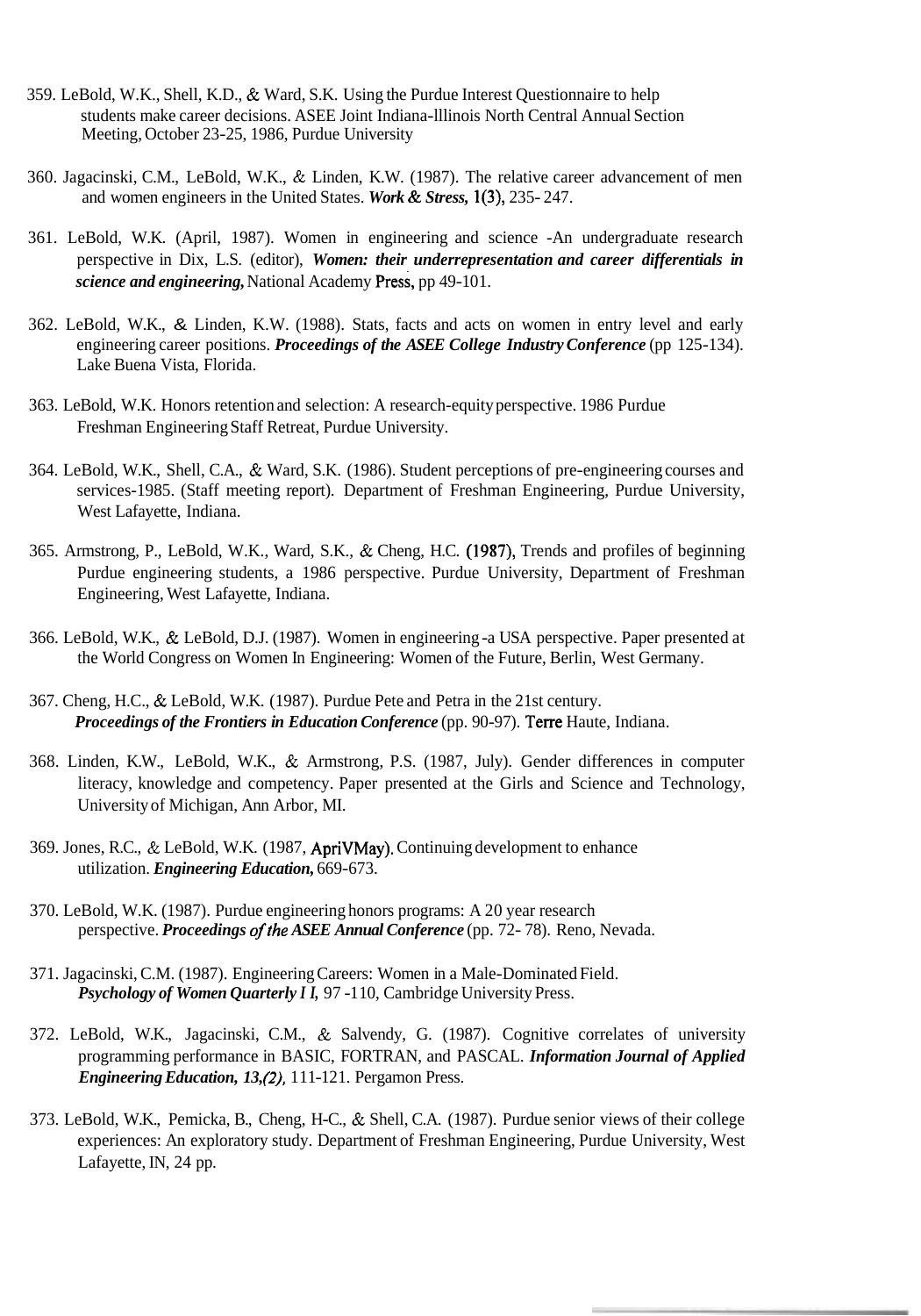- 374. LeBold, W.K., & LeBold, D.J. (1987, October). Men and women In engineering: Is there a difference? *Proceedings of the Sth IEEE Careers Conference* (pp. 67-76) San Diego, CA.
- 375. LeBold, W.K., & Linden, K.W. (1987, Fall/Winter). The paycheck paradox. *Experienced Engineer,* pp. 64-66.
- 376. Cheng, H-C, W.K. LeBold, S.K. Ward, & Pretorius, M.B. (1987, December). The 1987 Purdue beginning engineering students. Purdue University, Freshman Engineering Department Educational Research and Information Systems, West Lafayette, IN 47907.
- 377. LeBold, W.K., & Ward, S.K. (1988, June). Engineering retention: National and institutional perspectives. *Proceedings of the American Society of Engineering Education* (pp. 843-852). Portland, Oregon.
- 378. Daniels, J.Z., W.K. LeBold, & Blalock M.W. (1988, June). Action oriented programs for women and minorities: National & institutional perspectives. *Proceedings of the American Society of Engineering Education* (pp. 860-867). Portland, Oregon.
- 379. Cheng, H-C., & LeBold,W.K. (1989, January-March). Assessing the computer literacy, knowledge and competency of college seniors. Computers in Education Division of ASEE, 9(1),73-80.
- 380. LeBold, W.K., & LeBold, D. (1980, November). Formal and informal methods used by U.S. engineers to keep up-to-date. Paper presented at the European Forum for Continuing Engineering Education, Technische Akademie Esslingen, Stuttgart, Germany.
- 381. LeBold, W.K., & Ward, S.K. (1989). The engineering numbers game: How many and how few? Paper submitted to the College Industry Education Conference.
- 382. Taghaboni, F., LeBold, W.K., & Cheng, H-C. (1989, October). Interactive hyper- engineering career planning. *Proceedings of the ASEE-IEEE Frontiers in Education Conference* (pp. 135-139). State University of New York at Binghamton, New York.
- 383. Koubek, R.G., Salvendy, G., Dunsmore, H.E., & LeBold, W.K. (1989) Cognitive issues in the process of software development: Review and reappraisal. *Int. J Man-Machine Studies, 30,* 17 1 - 191.
- 384. LeBold, W.K., Loewenkamp, L.E., & Ward, S.K. (1989). The use of discriminant analysis for optimal placement. *Proceedings ofthe ASEE Annual Conference* (5 12-5 19). Lincoln, Nebraska.
- 385. LeBold, W.K. (1989, November). Individual & organizational correlates of engineering utilization and productivity. Submitted for presentation 6th Biennial IEEE USA Careers Conference. St. Petersburg, Florida.
- 386. LeBold, W.K., Montgomery, R.E., & Ward, S.K. (1990). The computer and self concept development of U.S. engineering students. Submitted for presentation at the Frontiers in Education Confience, Ingenieurpadagogik '90, Vienna, Austria
- 387. LeBold, W.K., Ward, S.K., & Ahmad, I. (1989). The 1988 Purdue beginning engineering students. Department of Freshman Engineering, Purdue University, West Lafayette, IN 47907.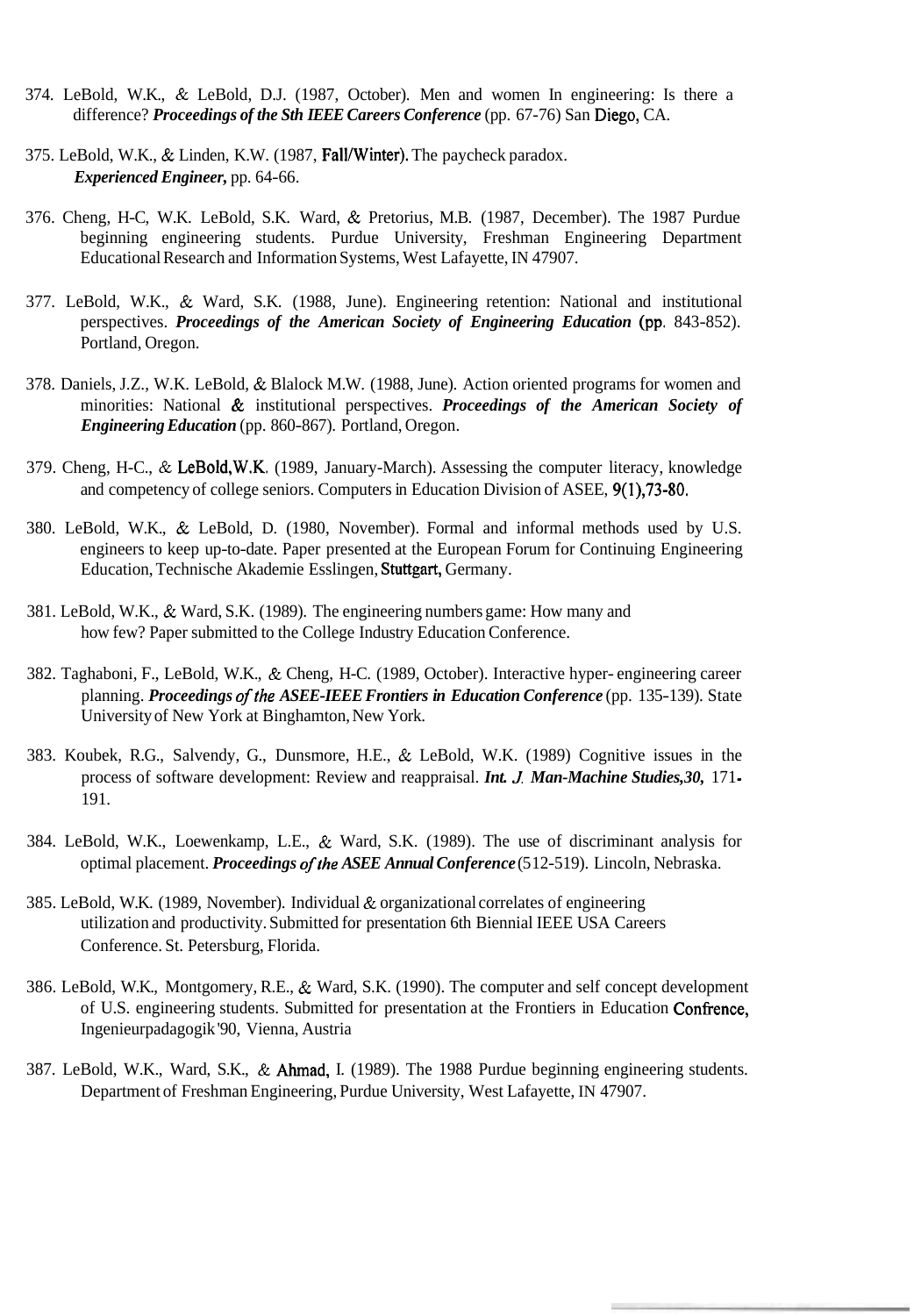- 388. LeBold, W.K., Ward, S.K., & Rehwinkel, J. (1990). The 1989 Purdue beginning engineering students. Department of Freshman Engineering, Purdue University, West Lafayette, IN 47907.
- 389. Coleman, V.D., Garcia, F.E., & LeBold, W.K. (1990, June). Challenges to counseling and human development within Spanish-speaking cultures. Presented at the 2nd Annual AACD International Conference, Mexico City, Mexico.
- 390. Coleman, V.D., Garcia, F.E., & LeBold, W.K. (1990, August). Multicultural differences in engineering: Implications for counseling and retention. Paper presented at the XIV World Congress of International Association for Educational and Vocational Guidance, Montreal, Quebec, Canada.
- 391. Rehwinkel, J. LeBold, W.K., & Ward, S.K. (1990). Interpretations of the 1989 first semester Purdue pre-engineering program evaluation surveys. Department of Freshman Engineering, Purdue University, West Lafayette, IN 47907.
- 392. LeBold, W.K., Hopper, M, & Feghali, A.A. (1991, June). A Hypermedia Solution to a Hyper Problem: Personalized Computer Engineering Career System. *Proceedings of the ASEEAnnual Conference* (482-488). New Orleans, LA.
- 393. BudDy, D., & LeBold, W.K. (1991, June). They don't belong in engineering. *Proceedings of the ASEE Annual Conference* (155-159). New Orleans, Louisiana.
- 394. Wadsworth, E., LeBold, W.K., & Daniels, J.Z. (1991, September). Trends in women engineering programs and enrollments: Harmony or discord? , *Proceedings of the Frontiers in Education Conference* (233-239). Purdue University, West Lafayette, IN,.
- 395. Blalock, M.W., LeBold, W.K., BudDy, D., Cass, J., Davis, G., Gleghom, V., & Garcia, F. (1991, September). Supplying the missing link with MECCA-A. *Proceedings of the Frontiers in Education Conference* (332-337).Purdue University, West Lafayette, IN.
- 396. Shell, K.D., LeBold, W.K., & Ward, S.K. (1991, September). The Purdue Interest Questionnaire; Helping Engineering And Technology Students Make Career Decisions. *Proceedings of the Frontiers in Education Conference* (442-452). Purdue University, West Lafayette, IN.
- 397. LeBold, W.K., Ward, S.K., & Shell, K.D. (1991, September). I'm Not Even Sure I Want to be an Engineer! *Proceedings of the ASEE Annual Conference.* (1578-1585) Purdue University, West Lafayette, IN.
- 398. Hopper, M.E., LeBold, W.K., & Feghali, A.A. (1991, September). A Hypermedia-based Problemsolving Approach to Engineering, Learning, Working, and Playing. *Proceedings of the Frontiers in Education Conference* (482-488). Purdue University, West Lafayette, IN.
- 399. LeBold, W.K., & Hopper, M.E.(1991, September). Using technology in educational and career planning. Workshop for Frontiers in Education 1991, Purdue University, West Lafayette, IN. [not given]
- 400. Davis, G.J. (1991, September). An introduction to computer programming for students with no programming experience, *Proceedings of the Frontiers in Education Conference* (748-752). Purdue University, West Lafayette, IN.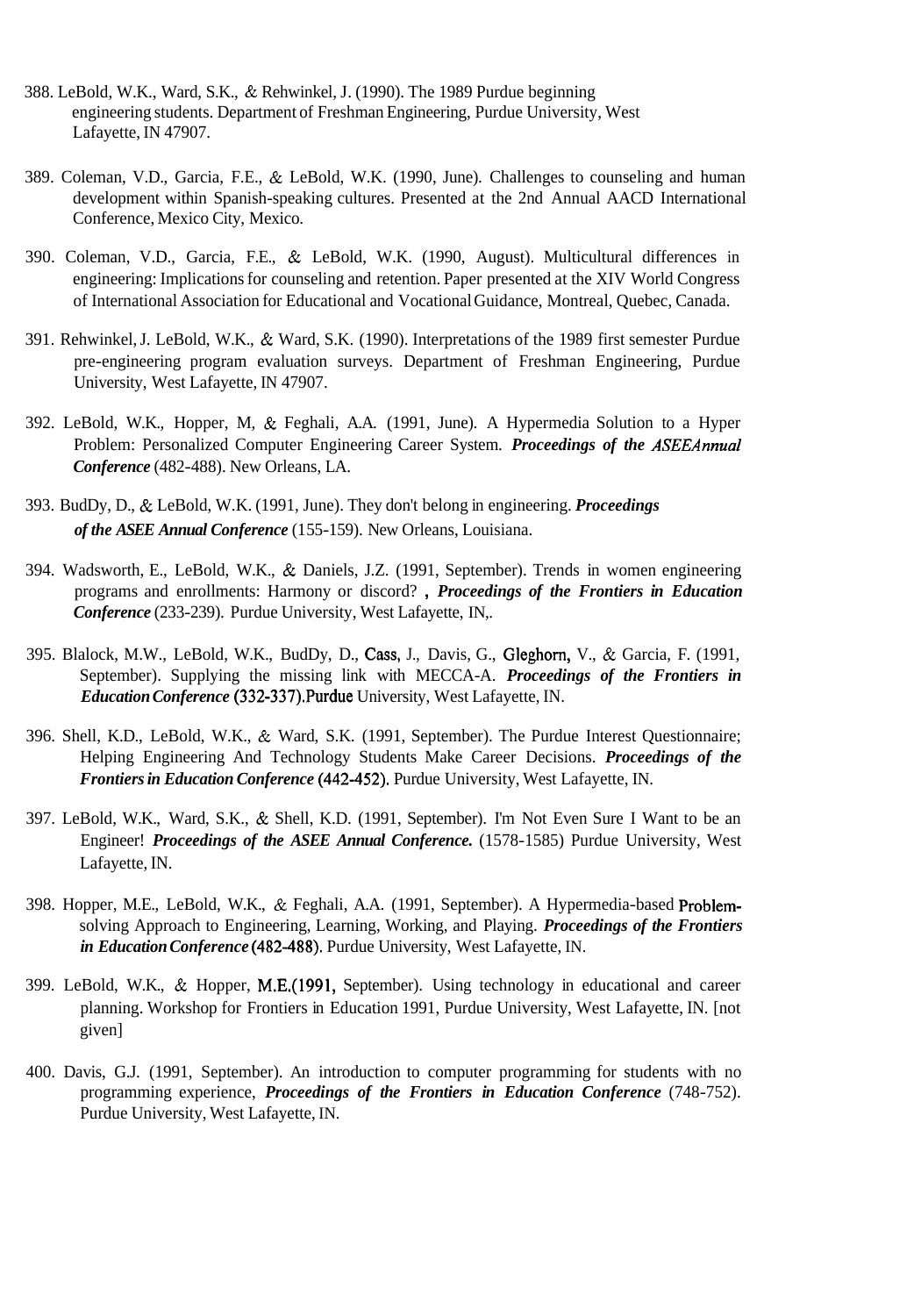- 401. LeBold, W.K., & LeBold, D.J. (1992, September). Personalizing engineering student learning in an increasingly complex global world. Paper submitted for presentation at the 1992 World Conference on Engineering Education, Portsmouth Polytechnic in partnership with the University of Surrey and the Societe Europeene pour la Formation des Ingenieurs (SEFI).
- 402. BudDy, D, LeBold, W.K., & Ward, S.K. (1992). Is when as important as what? ASEE Annual Conference, Toledo, OH.
- 403. BudDy, D., LeBold, W.K., & Ward, S.K. (1992). Mathematics self concept development. ASEE Annual Conference, Toledo, OH.
- 404. LeBold, W.K., & Ward, S.K. (1992). Assessing the effectiveness of flrst year engineering engineering programs: A quarter century progress report. 1992 ASEE Annual Conference, Toledo, OH.
- 405. LeBold, W.K., Ward, S.K., & BudDy, D. (1992). How well do students know themselves? Submitted to *Engineering Education*. (rejected)
- 406. BudDy, D., & LeBold, W.K. (1992). The importance of the freshmen year in the preparation and retention of engineering students. Submited to *Journal of Professional Issues in Engineerin-g Education and Practice.*
- 407. BudDy, D., & LeBold, W.K. (1992). Counselor Tutorial Program. IEEF/ASEE Frontiers in Education Conference, (396-400) Nashville, **TN.**
- 408. Wadsworth, E.M., LeBold, W.K., & Daniels, J.Z. (1992). Directions in and connections between enrollments, degrees, and activities. **US.** *Woman Engineer,* (13-18).
- 409. LeBold, W.K. (1993). Quality assurance in engineering education: a student-graduate perspective. 4th International Conference on Productivity & Quality Research. February 9-12, 1993, Miami, Florida.
- 410. Wadsorth, E. & LeBold, W.K. (1993). Final report of the 1991 national survey of women in engineering programs. Support from the Nationals Science Foundation and Women in Engineering Program Advocates Network.
- 41 1. LeBold, W.K., & LeBold, D.J. (1993). An historical perspective on women engineers and a futuristic look. 1993 ASEE Annual Conference Proceedings, 1259-1263, University of Illinois at Urbana-Champaign, Champaign, IL.
- 412. Budny, D., LeBold, W., & Ward, S. (1993). Counselor tutorial program: A cooperative learning retention program for the high risk freshmen engineering courses, 197-202, University of Illinois at Urbana-Champaign, Champaign, IL. *Proceedings,* 1993 Annual ASEE Conference.
- 413. Daniels, J.Z. (1993). A historic review of organizations, conferences, publications, and funding for women in engineering. June 20-23, 1993, University of Illinois at Urbana- Champaign, Champaign, IL. *Proceedings,* 1993 Annual ASEE Conference.
- 414. Wadsworth, E.M. (1993). Women in engineering education: Progress in century I and projections for century 11. June 20-23, 1993, University of Illinois at Urbana-Champaign, Champaign, IL. *Proceedings,* 1993 Annual ASEE Conference.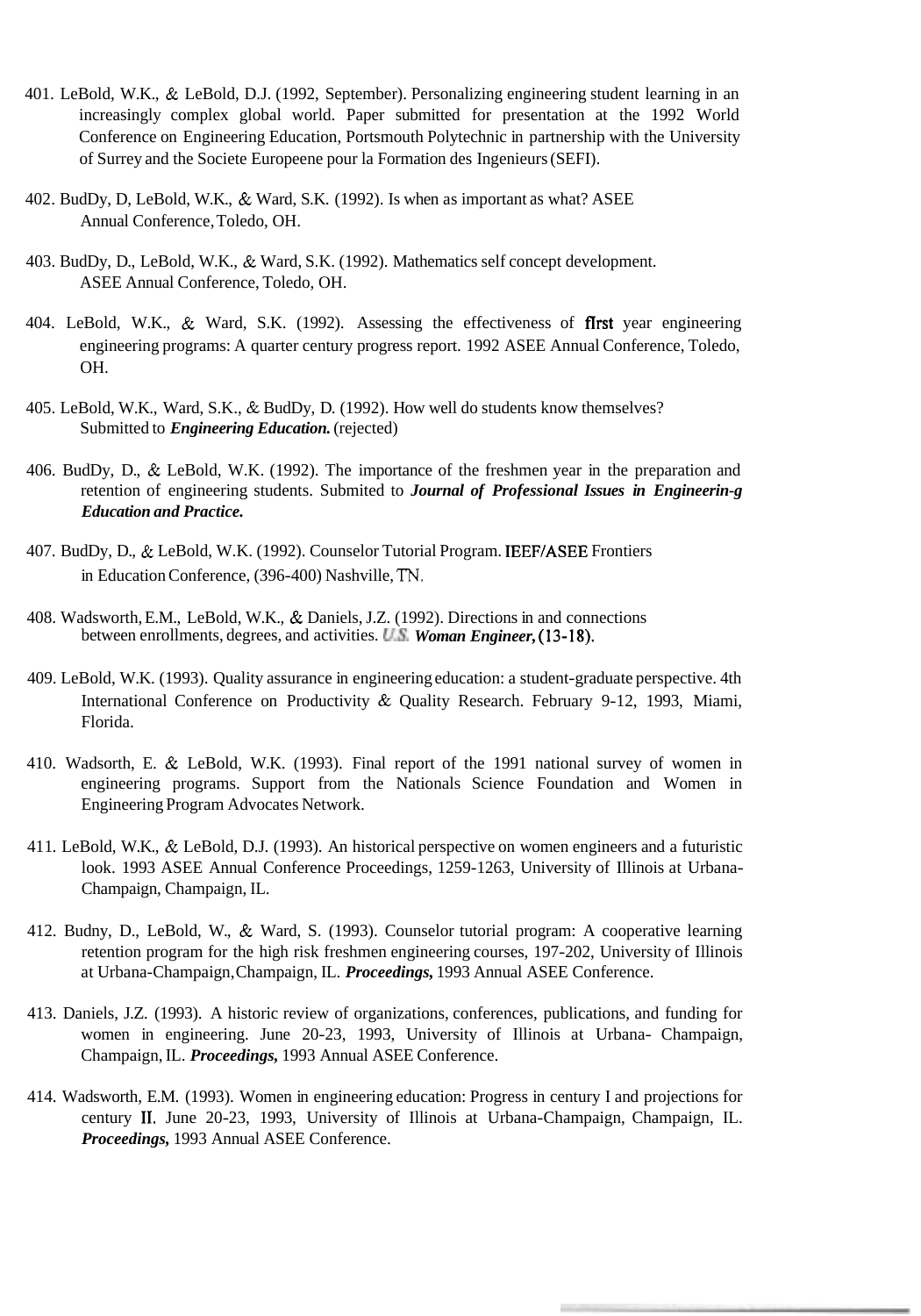- 41 5. Kriebel, R.S. (1992). Helping students help themselves. *Extrapolations* Schools of Engineering magazine, Purdue University, West Lafayette, IN.
- 4 16. Hypermedia advising. (1 994). *ASEE Prism,* 1 1.
- 417. Budny, D.D. and LeBold, W.K. (1994). A small step in career counseling can produce a giant step for engineering careers. ASEE Illinois/Indiana Section Conference, Parks College, St. Louis University, St. Louis, MO.
- 41 8. LeBold, W.K. and LeBold, D.J. (1994). Women Engineers --A 100 Year Look Back And Hope For A Leap Forward. WEPAN Conference, Washington, D.C.
- 419. LeBold, Bill (1992). Department of Freshman Engineering Educational Research and Information Systems RE: Computing Freshman Engineering Staff
- 420. LeBold, W.K., Perry, J.B., Ward, S. (1994). ESCAPE Through the Internet. IEEE/ASEE Frontiers in Education Proceedings, 351-355, San Jose, CA.
- 421. Hat ton, D.M., LeBold, W.K., Wankat, P.C. (1995). Pro-Active Counseling Measures With Freshman Engineering Students. ASEE Annual Conference Proceedings, 234-244, June 1995, Anaheim, CA.
- 422. LeBold, W.K., Ward, *S.,* Gentry, A., (1995). Personalizing Computer-Aided Career Counseling. Proceedings of 1995 Illinois/Indiana ASEE Sectional Conference, Purdue University, West Lafayette, **IN.**
- 423. LeBold, W.K., (1995). Enhancing The Career Development of Women and Mi! lorities. Allied Signal Grant Application 95-96.
- 424. LeBold, W.K., Ward, *S.,* Garling, A., (1995). 1994 Freshman Evaluation Report.
- 425. LeBold, W.K., BudDy, D.D., Ward, S.K., (1995). How Do Students Grade Their Learning. IEEE/ ASEE Frontiers in Education Conference Proceedings 2c 1.17, Atlanta, GA.
- 426. LeBold, W.K., Ward, S.W., (1995). 25 Years of Frontiers Educational Research: The Call for Action-Oriented Research. IEEE/ ASEE Frontiers in Education Conference, Proceedings 2b3.1, Atlanta, GA.
- 427. Gentry, A.J., LeBold, W.K., (1995). ESCAPE for Minorities and Women. IEEEJASEE Frontiers in Education Conference, Proceedings 3a3.14, Atlanta, GA.
- 428. LeBold, W.K., (1995). Enhancing Engineering Student Career Development-ll. United Technologies Grant Proposal 1995-96.
- 429. Marginals -Purdue Senior Information Survey. Fall 1994-95.
- 430. Purdue Senior Experiences Survey: A Preliminary Report/Marginals-1995 Purdue Senior Experiences Survey. Spring 1994-95.
- 43 1. LeBold, W.K. (1995). Student Assessment and Programmatic Evaluation, (Chapter 5) of Retention of Regularly-Admitted Students of Color in the Jossey-Bass New Direction in Student Services Series. (Approved; fmal draft in preparation).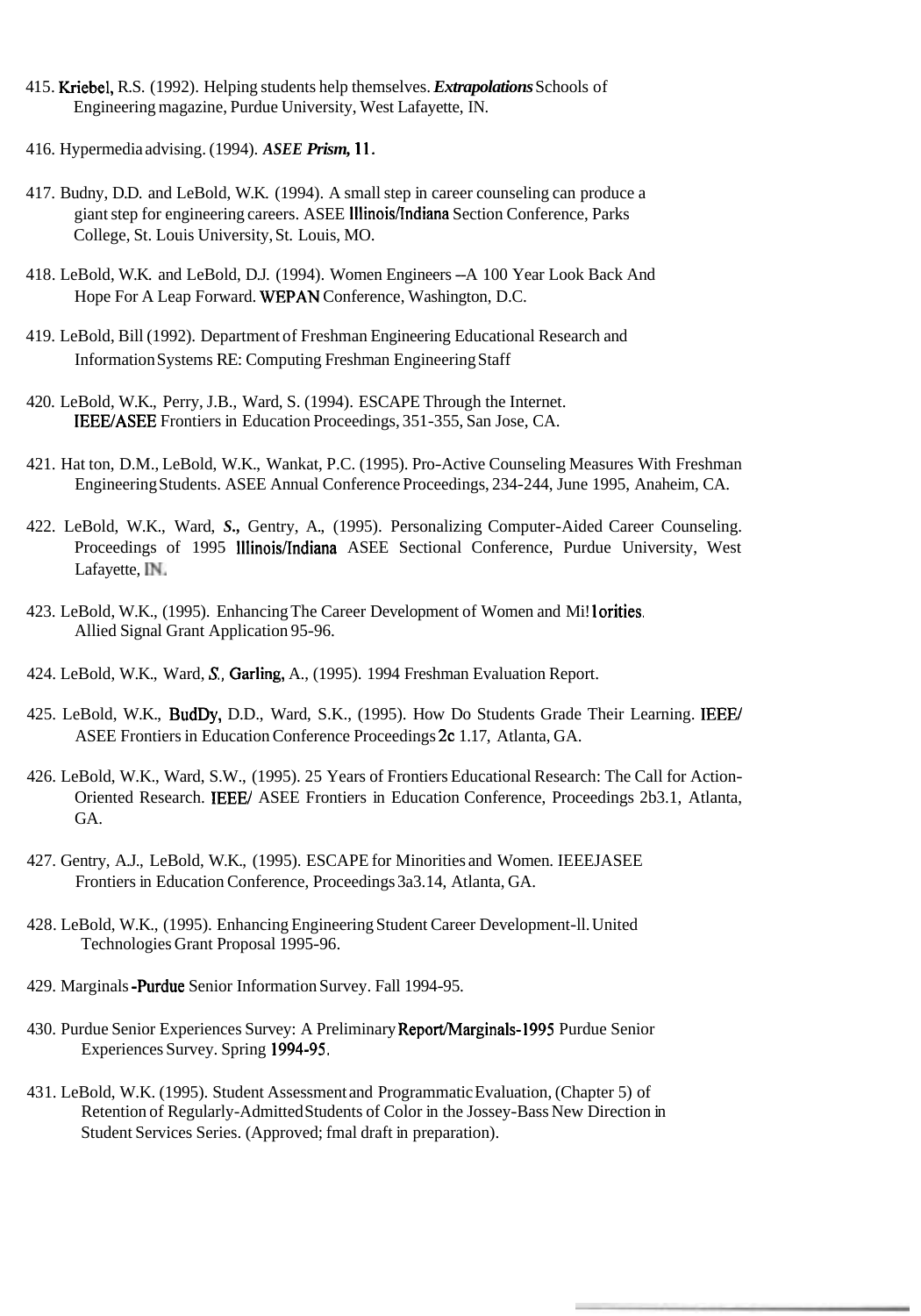- **432.** LeBold, W.K., BudDy, D., Bjedov, G., **(1995).** Enhancing Engineering Student Career Development-11. Purdue Academic Re-Investment Program, Support for New and Innovative Programs Proposal.
- **433.** LeBold, W.K., Ward, S., Dickerson, A., **(1995). 1995** Freshman Evaluation Report.
- **434.** LeBold, W.K., Ward, **S.,** Dickerson, A., **(1995).** The **1995** Purdue Beginning Engineering Students.
- **435.** LeBold, W.K., **(1996).** Enhancing The Career Development of Engineering Students. Allied Signal Grant Application **1996-97.**
- **436.** LeBold, W.K., BudDy, D., Bjedov, G., Petrin, L., **(1996).** Enhancing Student Career Development. Purdue Academic Re-Investment Program Proposal 1996-97.
- **437.** LeBold, W.K. "Trends in Engineering Students' Computer Literarcy and Growth: A Multi-Cultural Study." IBMPurdue Shared University Research **1996** Program. May **1, 1996.**
- **438.** Hatton, D.M., Wanakat, P.C., and LeBold, W.K. "The Effects of an Orientation Course on the Attitudes of Freshmen Engineering Students." Submitted to Journal of Engineering Education, May **1996 1** *P116(;-v'* **I** *rJtlt4lpt'J*
- **439.** LeBold, W.K., BudDy, D., Ward, S.K. "Using Student Self Concepts in Placement and Evaluation." ASEE Annual Conference June, **1997.** Milwaukee, WI.
- **440.** LeBold, W.K. "Student Perceptions of Their Understanding of Fluid Mechanics" Visiting Professor, Center of Interfacial Engineering, University of Minnesota.Minneapolis, Minnesota **1996.**
- **44 1.** LeBold, W.K. Engineering Career Development, Evaluation Engineering **195C** Survey. Fall Semester **1995-96.**
- **442.** LeBold, W.K. Engineering Career Development, Evaluation Engineering **185** Survey. Fall Semester **1996-97**
- **443.** LeBold, W.K. Enhancing the Career Development of Engineering Students. Allied Signal Grant Application **1997-98.**
- **444.** LeBold, W.K., Ward, S.K., Baynes, C. **1996** Freshman Evaluation Report.
- **445.** LeBold, W.K. "Enhancing Engineering Student Career Development ill" United Technologies Grant Proposal **1997-98.**
- **446.** LeBold, W.K., BudDy, D., Ward S.K. Understanding of Mathematics and Science: Student Assessments. IEEE **1996**